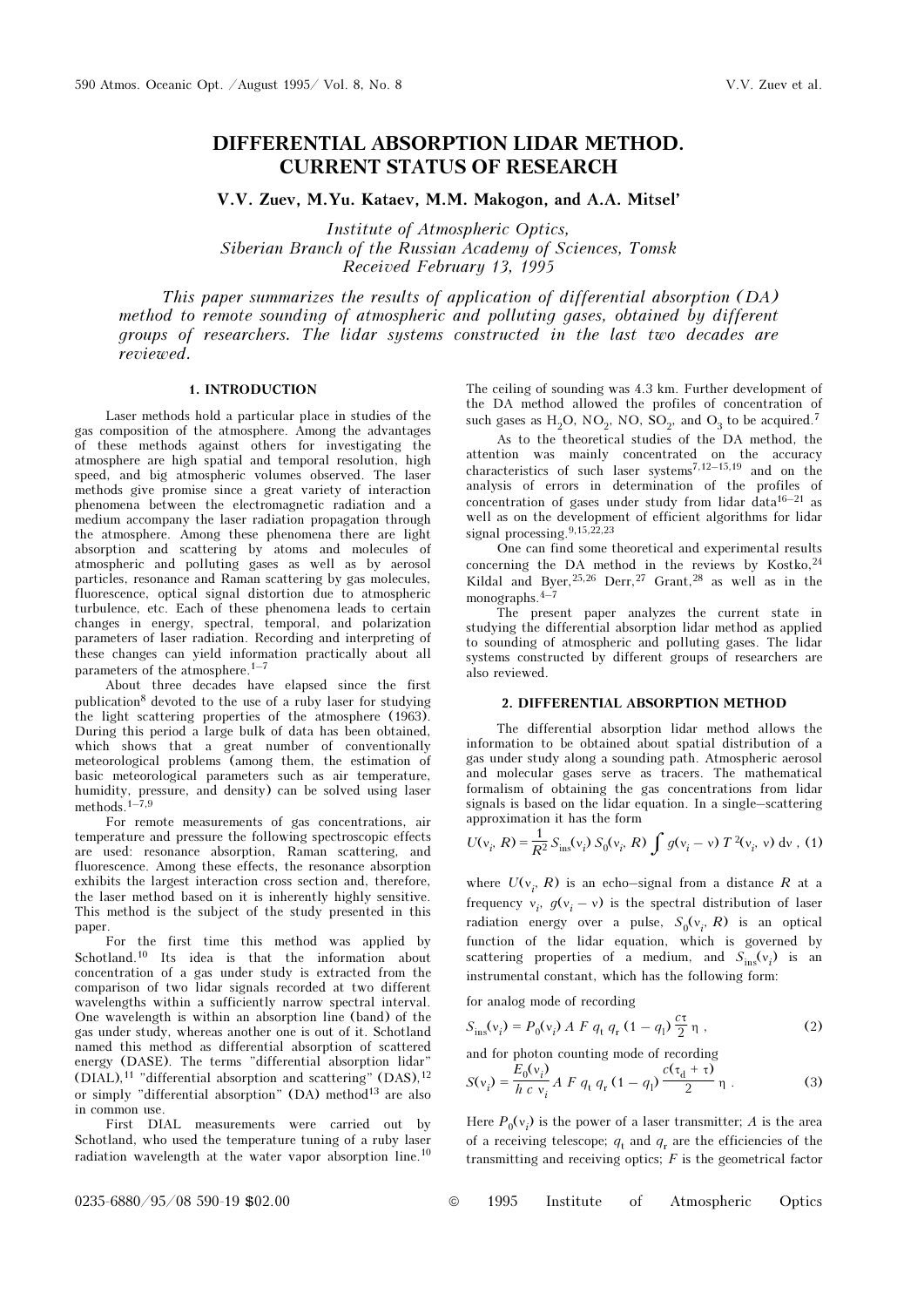$T^2(v, R) = \exp$ 

The term  $T^2(v, R)$  in Eq. (1) is

⎝  $\mathsf I$  $\big($ 

of a receiving telescope, signal losses in optical elements introduced to equalize dynamic range of signals at wavelengths  $λ_{on}$  and  $λ_{off}$ , etc.); τ is the pulse duration; τ<sub>d</sub> is the strobe The classical equation for relative error δρ in gas concentration measured with the DA method has the form

$$
\delta \rho = \frac{1}{2 \tilde{K}_{\rm eff} \, r \, \Delta R} \left\{ \frac{2}{n} \left( \gamma_{\rm on}^2 + \gamma_{\rm off}^2 \right) + \gamma_{\rm s}^2 \right\}^{1/2},\tag{8}
$$

where *n* is the number of radiation pulses,  $\gamma_{on}$  and  $\gamma_{off}$  are random errors in recorded signals  $U_{\text{on}}$  and  $U_{\text{off}}$  determined by the signal shot noise, background illumination, and dark current. They are equal to – for photon counting mode

$$
\gamma_i^2 = \frac{N_i + N_{\rm b} + N_{\rm D}}{N_i^2}, \qquad i = \text{on, off}, \qquad (9)
$$

– and for current mode

$$
\gamma_i^2 = \frac{2B(P_i + P_{\rm b})\; hcv_i + \eta^2 \; \text{NEP}^2}{P_i^2},\tag{10}
$$

where  $N_i$ ,  $N_b$ , and  $N_D$  are the numbers of photoelectrons of echo–signals at the wavelength  $\lambda_i$ , background illumination, and dark current, respectively;  $P_i$  and  $P_b$  are the power of echo–signal at the wavelength  $\lambda_i$  and background illumination; NEP is the noise equivalent power; and  $2B$  is the detector frequency bandwidth.

Signals due to background radiation and dark current are equal to

$$
N_{\rm b} = N \frac{1}{\hbar c v} A q_{\rm r} \Delta \lambda \Omega \eta \tau_{\rm d} ; \qquad (11)
$$

$$
N_{\rm D} = \left[\frac{\rm NEP}{h\,c\,\nu}\,\eta\,\right]^2\,\tau_{\rm d}\,,\tag{12}
$$

where  $\Delta\lambda$  is spectral width of the filter transmission curve, and  $\Omega$  is the solid angle of a receiving system field of view.

In Eq. (8)  $\gamma_s$  determines the systematic error, independent of the detector noise. Expression for  $\gamma_s$  has the following form $21$ :

$$
\gamma_{s}^{2} = 2(\delta_{\beta a}^{2} + \delta_{\beta m}^{2}) \left[ \frac{\beta_{off}^{a} \beta_{on}^{m} - \beta_{on}^{a} \beta_{off}^{m}}{\beta_{on} \beta_{off}} \right] +
$$
  
+  $(2 \Delta R)^{2} \left[ (\alpha_{on}^{a} - \alpha_{off}^{a})^{2} \delta_{aa}^{2} + (\alpha_{on}^{m} - \alpha_{off}^{m}) \delta_{am}^{2} \right] +$   
+  $(2 \Delta R)^{2} \sum_{j=1}^{M} [\tilde{K}_{j}^{2} \sigma_{pj}^{2} + \sigma_{Kj}^{2} \rho_{j}^{2}] + (2 \tilde{K}_{eff} \rho \Delta R)^{2} \delta_{K}^{2},$  (13)

where  $\beta_{\text{on. off}} = \beta_{\text{on. off}}^2 + \beta_{\text{on. off}}^m$ .

First two terms in Eq. (13) are connected with the variation of the medium scattering properties occurring during the wavelength tuning. These terms must be taken into account when sounding ozone in the UV.<sup>21</sup> The third term must be taken into account at the presence of interfering gases. Here  $\delta_{ba}$  and  $\delta_{bm}$  are relative errors in aerosol and molecular backscattering coefficients,  $\delta_{aa}$  and  $\delta$ <sub>am</sub> are relative errors in extinction coefficient due to aerosol and molecular scattering;  $\sigma_{qj}$  and  $\sigma_{Kj}$  are errors in concentration and absorption coefficient assigned to the jth interfering gas;  $K_j$  is the differential absorption coefficient of the jth interfering gas. When isolated absorption lines are used, the first three terms may be omitted.

where  $\rho(z)$  is the gas concentration sought, and  $K(y, z)$  is the monochromatic absorption coefficient of a gas under study.

 $\left(-2\int\limits_{0}^{R} K(v, z) \rho(z) dz\right)$ 

 $K(v, z)$   $\rho(z)$  dz |,

R

⎠

duration;  $E_0(v_i)$  is the radiation pulse energy;  $h c v_i$  is the photon energy; and, η is the quantum efficiency of a PMT.

Dimensionality of echo–signal depends on the operation mode of a lidar receiving system. When not very distant objects are sounded, signals are usually recorded in analog mode. For this mode  $U(\mathbf{v}_i, R)$  is expressed via instantaneous signal power at a detector output. Weak signals coming from remote volumes are recorded in the photon counting mode. In this case  $U(\mathbf{v}_i, R)$  is the number of single electron pulses at the output of the recording system.

The value  $c(\tau_d + \tau)/2 \approx c \tau_d/2 = \Delta R$  governs the spatial resolution  $(2\Delta R)$  is the strobe length) of a signal recorded in a photon counting mode. For analog mode the threshold value of spatial resolution is determined by the laser pulse length,  $c\tau/2$ .

By sounding of the atmosphere with radiation pulses at two wavelengths, one falling on the absorption line  $(\lambda_{\text{on}})$ and another off it  $(\lambda_{off})$ , and recording echo–signals  $U(\lambda_{\text{on}}^-, R)$  and  $U(\lambda_{\text{off}}^-, R)$ , we can find the gas concentration from the equation

$$
\rho(z) = \frac{1}{2 \overline{K}_{\rm eff}(\overline{R}) \Delta R} \ln \left[ \frac{U(\lambda_{\rm off}, R + \Delta R) U(\lambda_{\rm on}, R)}{U(\lambda_{\rm on}, R + \Delta R) U(\lambda_{\rm off}, R)} \right], \quad (4)
$$

where  $\tilde{K}_{\text{eff}}(\overline{R}) = \tilde{K}_{\text{on}}(\overline{R}) - \tilde{K}_{\text{off}}(\overline{R})$ –) is the effective differential absorption coefficient averaged over radiation spectrum and spatial variable within the layer  $\Delta K$ .

If we consider the signals  $U(\lambda_{\rm on}$  ,  $R)$  and  $U(\lambda_{\rm off}$  ,  $R)$  as continuous functions of the range  $R$ , we can write the following expression, instead of Eq. (4):

$$
\rho(R) = \frac{1}{2 \tilde{K}_{\rm eff}(R)} \frac{d}{dR} \ln \left( \frac{U_{\rm off}(R)}{U_{\rm on}(R)} \right) = \frac{\alpha_{\rm exp}(R)}{2 \tilde{K}_{\rm eff}(R)}; \tag{5}
$$

$$
\tilde{K}_{\rm eff}(R) = \tilde{K}_{\rm on}(R) - \tilde{K}_{\rm off}(R) ; \qquad (6)
$$

$$
\tilde{K}_{i}(R) = \frac{\int g(v - v_{i}) K(v, R) T^{2}(v, R) dv}{\int g(v - v_{i}) T^{2}(v, R) dv}, \quad i = \text{on, off}.
$$
 (7)

In the UV spectral range absorption coefficients are slightly structured (for such molecules as ozone,  $SO_2$ ,  $NO<sub>2</sub>$ , etc.) and within the laser pulse width they are practically constant. Therefore, effective absorption coefficient  $\tilde{K}_{\text{eff}} \to \overline{K}_{\text{eff}} = \overline{K}_{\text{on}} - \overline{K}_{\text{off}}$ , i.e., it is equal to differential absorption coefficient itself.

FROM LIDAR DATA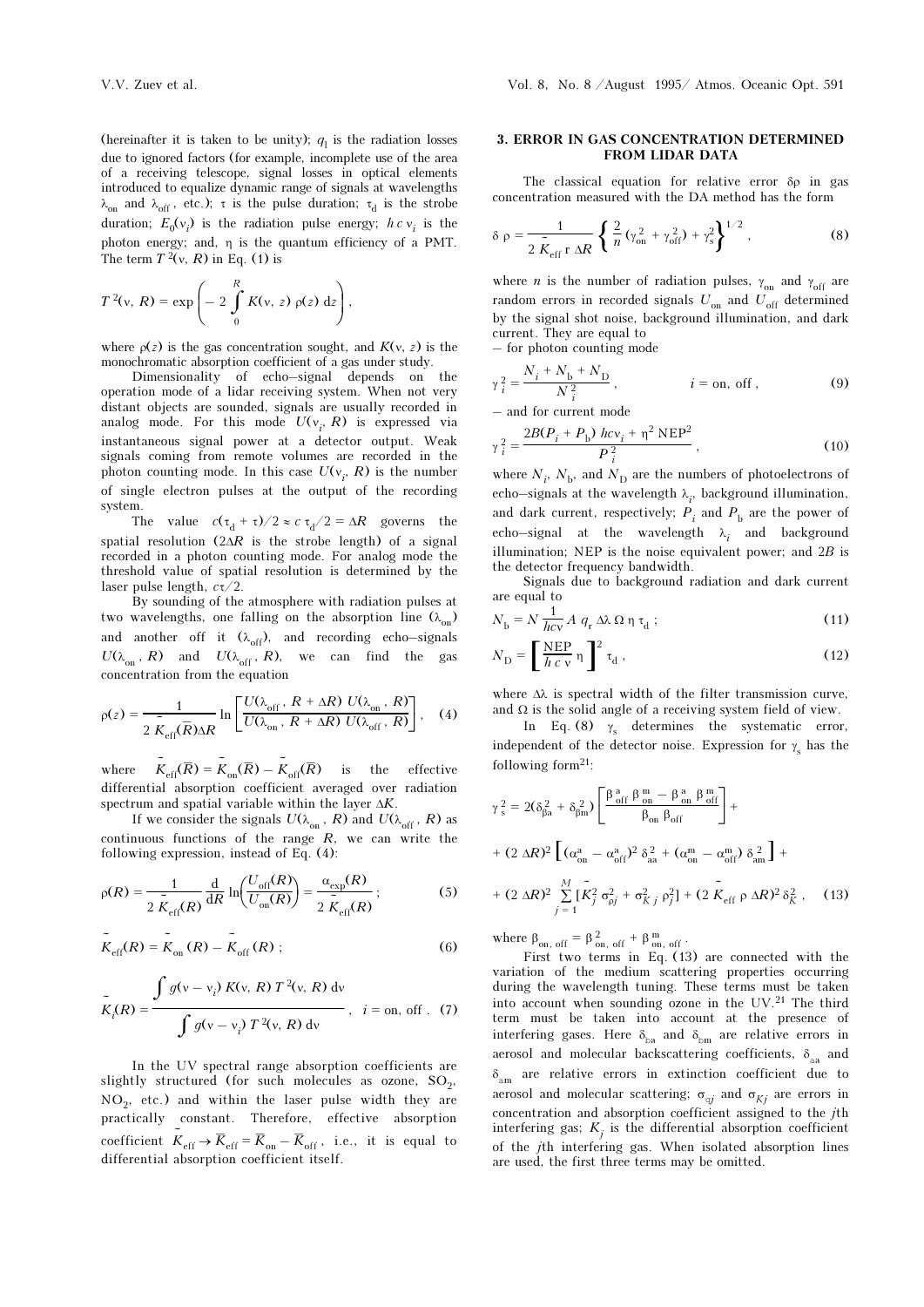Let us consider the fourth term. The relative error in the differential absorption coefficient,  $\delta_K$ , enters into it. Let us list the main sources of this error.

a. Nonmonochromaticity of laser radiation. Often the monochromatic differential absorption coefficient,  $K_{\text{eff}}$ , is substituted into Eq. (5) for  $\tilde{K}_{\text{eff}}$ . As we noted above, it is true only for the UV spectral range. As is seen in Eq. (6),  $K_{\text{eff}}$  depends on the shape and width of the laser radiation line  $g(v_i - v)$ . The wider is the spectrum of radiation, the greater is the discrepancy between  $K_{\text{eff}}$  and  $K_{\text{eff}}$ . In this case  $\tilde{K}_{\text{eff}}$  becomes dependent on the gas concentration

sought,  $\rho(R)$  (via the square transmittance  $T^2(v, R)$ ). This problem was studied in detail in Ref. 20. Here we should like only to note that the error in gas concentration determined from lidar data can reach 40% and even more if the width of laser radiation spectrum is equal to a half– width of the absorption line.

b. Instability of radiation frequency. The absorption coefficient  $K_{on}$  is a priori given for the frequency  $v_{on}$  (for simplicity we believe that  $K_{on} \gg K_{off}$ ). If the radiation frequency is unknown or randomly changing, the error arises in  $K_{\text{on}}$  obtained. Fortunately, the arises in  $K_{\text{on}}$  obtained. Fortunately, the nonmonochromaticity and instability of laser radiation compensate each other (i.e., the wider is the spectrum of radiation, the smaller is the effect of instability on the absorption coefficient). Nevertheless, the instability in the radiation frequency can result in an error in gas concentration up to 30% (Refs. 15 and 16) when sounding is conducted with a ground based lidar and up to 40% when sounding with a spaceborne lidar.

c. Spectral noise in laser pulse. Narrowing of laser radiation line in tunable, especially, dye lasers very often requires the use of a multicascade generator–amplifier scheme to provide for a required power of sounding radiation. In this case the wide–band radiation of spontaneous emission being amplified takes the features similar to laser radiation (ASE). If the lidar echo–signal and backscattered atmospheric signal from ASE fail to be separated spectrally, then the error arises in interpretation of such lidar data, which can be expressed through the error in absorption coefficient  $\delta_K$ :

$$
\delta_K = \frac{1 - \varepsilon}{1 - \varepsilon + \varepsilon \exp\left\{-2 \int \tilde{K}_{\rm eff}(z) \, \rho(z) \, dz\right\}},\tag{14}
$$

where  $\tilde{K}_{\rm eff}$  is the effective differential absorption coefficient, and ε is the degree of "spectral purity" of a signal. This problem was studied in detail in Ref. 19. For  $\varepsilon = 0.95$  the value of  $\delta_K$  is more than 20% at first kilometers along a sounding path. Our calculations show that the error of sounding humidity in the boundary atmospheric layer with a spaceborne lidar can reach  $100\%$  for  $\varepsilon = 0.99$ .

The above listed errors are directly connected with the parameters of a lidar system and they can be classified as the instrumental errors. The distortion of lidar signals by the photorecording instrumentation which will be discussed in the following section also falls into the category of the instrumental errors. Here we should like to note two types of errors, the source of which is the atmosphere itself.

d. Error due to a shift of the absorption line center by air pressure. The influence of this phenomenon is most essential for vertical sounding paths. The measurements<sup>29</sup> of H2O molecule spectral line profile at 694.38 nm carried out

with two PA spectrometers at the pressure of humid air of 1013 mbar and 6.67 mbar allowed the line shift to be determined, which was  $0.017 \text{ cm}^{-1} \text{ atm}^{-1}$ . The influence of line shift on the accuracy of determination of water vapor concentration from lidar data is illustrated in Fig. 1. As is seen from Fig. 1, the error can reach 26% at 15 km altitude when sounding with a ground–based lidar (curve 1). However, the influence of this effect can be weakened if  $\lambda_{\text{on}}$ is chosen already shifted by  $\delta_{\rm od} = 0.017 \text{ cm}^{-1}$  from the



FIG. 1. Error in determination of the absorption coefficient of  $H_2O$  molecule because of neglecting absorption line shift by air pressure at resonance tuning of the laser radiation line at an absorption line;  $P = 1 \cdot (1)$ and 0.01 atm (2).

e. Error due to Doppler broadening of Rayleigh backscattering line. Laser pulse spectrum distortion due to Doppler broadening of Rayleigh backscattering line results in the change of the value of the effective differential absorption, what in its turn leads to the error in determination of the gas concentration. This effect was considered in a number of papers.19,30–36 Our investigations have shown that this effect is different for two different types of sounding paths, i.e., downward and upward looking paths. The strongest distortions of the results of lidar data interpretation occur in sounding air humidity with a ground based lidar at the altitudes above 10 km. In this case error can reach 100% and more to the point of appearance of negative values, which are physically meaningless, that calls into question the applicability of differential technique of sounding of stratospheric humidity with a ground–based lidar. In sounding with an airborne lidar, the error due to Doppler broadening of Rayleigh backscattering line is less than 16%.

#### 4. NONLINEAR DISTORTIONS OF LIDAR SIGNALS AND WAYS TO CORRECT FOR THEM

Only few papers devoted to study of nonlinear distortions of lidar signals at their recording and the ways of correcting the effects from them can be found in the literature. Mainly the papers deal with the lidars using PMTs as photodetectors. Nonlinear distortions of an output signal from a PMT are caused by internal and external factors, as well as by the effect of a signal recorded on the parameters of a PMT and a photorecorder as a whole. Among the internal factors there are slow and fast changes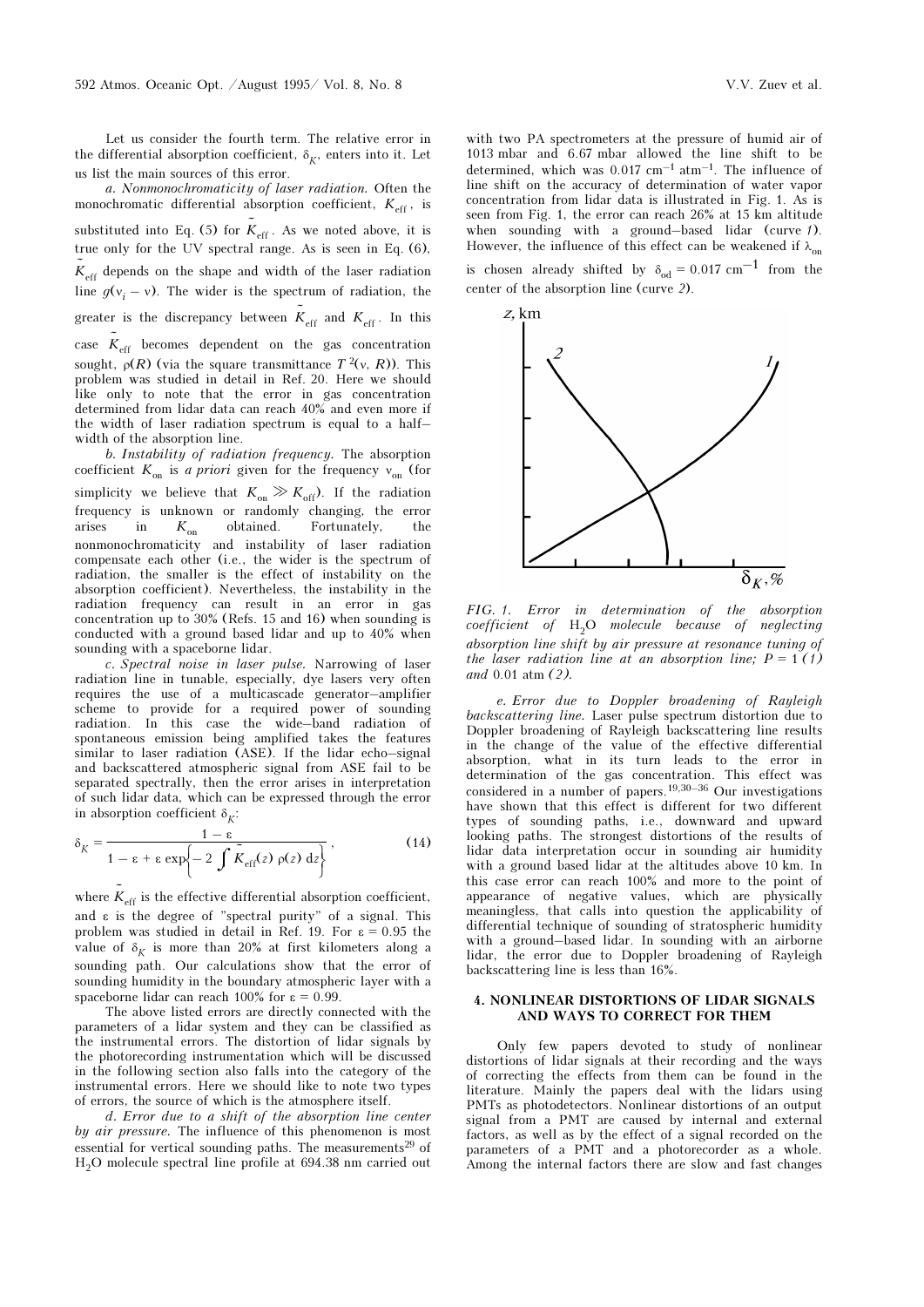of photoemission properties of dynodes, their inhomogeneity, lag, and so on, whereas the ambient temperature, level of distorting background radiation, including the optical one, other radiations, and so on fall into the category of the external factors.

We consider here three distorting factors. The first is connected with the finite capacity of a single–electron pulse (SEP) counter. As a consequence, some pulses remain  $\,$  uncounted.  $^{37}$ 

The second factor is connected with the appearance of false afterpulses. The influence of PMT afterpulsing is seen, as a rule, at the tail of a lidar signal from a distant layers along a sounding path in the form of accumulated excess of recorded output signal over a true lidar signal. The PMT afterpulses appear usually with a time delay of 100 ns after the beginning of PMT photocathode illumination. In the case when a PMT can be considered as a linear system with  $constant$  parameters, the recorded lidar signal  $U(t)$ distorted by a PMT afterpulsing can be presented in the

form of a convolution of an actual signal  $\overline{U}(t)$  arriving at the PMT's photocathode with the PMT's pulse–transient characteristic  $H(t)$  (Ref. 38):

$$
U(t) = \int_{0}^{\infty} \overline{U}(\tau) H(t - \tau) d\tau,
$$

where  $\tau$  is a variable of integration over time. It is related with a spatial variable z for lidar signals as  $\tau = 2(R - R_0)/c$ . The pulse–transient characteristic can be measured from a PMT's response at its illumination by a short pulse of nanosecond duration. In Ref. 38 the copper–vapor laser radiation of 10 ns duration was used as such a pulse. The photoelectrons of a PMT FEU–104 were recorded with a photon counter having the count rate of 100 MHz and time gate duration of 100 ns.

The function  $H(t)$  measured in Ref. 38 and normalized to the value of signal recorded in the first strobe is presented in Fig. 2. As seen from the figure, the peak amplitude of false signals is three orders of magnitude smaller than the level of illuminating signal and slightly decreases with time. As a rule, PMT afterpulsing decreases by an order of magnitude during 100 μs. A slight drop of a PMT's afterpulsing imposes a restriction on the repetition rate of sounding pulses. As was shown in Ref. 39, in ground based sounding the influence of PMT's afterpulsing on lidar signal distortions for altitudes above 12 km becomes considerable for laser pulse repetition rate more than 3 kHz.



FIG. 2. Pulse-transient characteristic of counting PMT.

To weaken the effect of various nonlinear distortions of lidar signals, modern schemes of lidar recording systems include several PMTs recording portions of a lidar signal in a limited dynamic range from different segments of the sounding paths. The net lidar signal is obtained by joining at the stage of processing.

Output signals of lidar systems should be corrected when appearance of nonlinear distortions of lidar signals fails to be prevented. The simplest correction method is to control carefully the values of the PMT's amplification factor, for example, with the use of a source of reference light pulses40 and subsequent correction for distortions at signal processing. Since signals of the most of lidar systems are short and include informative fast oscillating components, this way of correction is rarely used. The method of prior determination of a recorder transfer function using simulated optical signals and further correction of recorded signals with a computer is more promising from a practical standpoint. In this case signals are corrected according to the formula<sup>38</sup>

$$
\tilde{U}(r) = \frac{U(r) - \sum_{m=1}^{r-1} H(r-m) U(m)}{H(0)},
$$
\n(15)

where  $U(r)$  is the signal recorded in rth strobe, and  $U(r)$  is the corrected signal in the rth strobe.

The third distorting factor is due to the PMT's time lag. In this case the distortion has a form of a decrease in signals due to "sticking" of single–electron pulses. The algorithm for signal correction in this case is considered in Ref. 41. The factor of "sticking" is taken into account by the formula of asymptotically unbiased estimation of the average number of photons  $\overline{U}$  detected,

$$
\overline{U} = \tilde{U} \exp(-\tilde{U}x) ; \qquad \qquad \overline{U} = U / n, \qquad (16)
$$

where  $x = \tau_{on} / \tau_{d}$ ;  $\tau_{on}$  is the width of a single–electron pulse at the level of discrimination threshold;  $\tau_d$  is the strobe duration; *n* is the number of laser pulses;  $\tilde{U}$  is the average number of pulses coming to a PMT; and,  $\overline{U}$  is the number of detected single–electron pulses. To solve this nonlinear equation, the following iteration scheme can be used:

$$
\tilde{U}^{i+1} = \frac{\tilde{U} \exp(x \ \tilde{U}^i) - x \ (\tilde{U}^i)^2}{1 - x \ \tilde{U}^i}.
$$
\n(17)

#### 5. METHODS FOR NARROWING THE DYNAMIC RANGE OF LIDAR SIGNALS

In a number of practical cases the interval of variation of maximum intensity and the dynamic difference in lidar echo–signal value in a pulse amount to  $10^5 - 10^{12}$  times over time interval of  $10^{-5}$  s (Ref. 42). To make the dynamic range of lidar echo–signal recorded narrower, four methods are used<sup>43</sup>:

– multiplication of recorded signal by square of time (distance);

– logarithmic amplification of a recorded signal;

– step–by–step transformation;

– strobing.

All these methods are presented and classified in Table I. The methods of logarithmic transformation and

multiplication of recorded signal are the functional ones.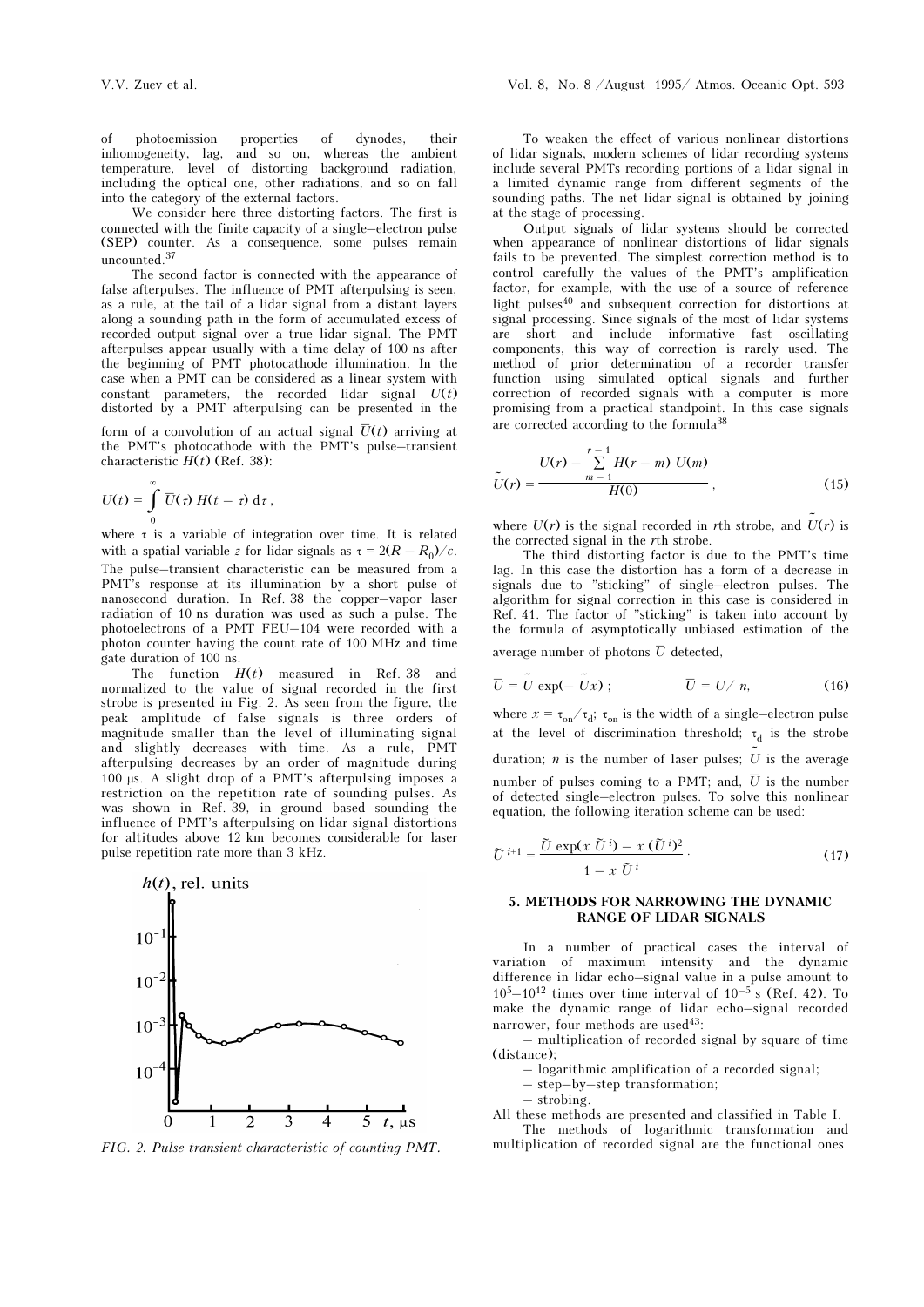Moreover, the method of multiplication by square distance is nonlinear in time and linear in the amplitude of a recorded lidar return, whereas the method of logarithmic transformation is nonlinear in the amplitude of transformation. Implementation of these methods for narrowing the lidar signal dynamic range is done using optical, photoelectrical, and electronic approaches.

Optical approaches are performed using special vignetting diaphragms, matched filters, and formation of lidar geometrical factor.44,45

The use of vignetting diaphragms can result in distortions of lidar returns due to atmospheric turbulence. Matched filters usually reduce the energy potential of a lidar and, correspondingly, the sounding range. Constructions with the use of lidar geometrical factor complicate the lidars, and the required effect in this case is not always attained.

Electronic approaches are normally performed using special amplifying schemes, in particular, logarithmic amplifiers and high–speed electronic switches.42,46 Among the drawbacks of these approaches there are the following: lidar photoreceivers remain unprotected against the action of strong saturating signals.

Nowadays photoelectronic methods have gained a wide acceptance for narrowing the dynamic range of controlled lidar echo–signals. The input dynamic range of a PMT in logarithmic mode of operation reaches 107 with

the output dynamic range no more than 1.5 orders of magnitude.47 However, the logarithmic transformation in PMT, which is based on the effects in dynode system occurring with appearance of a spatial charge between the last dynode and collector, depends not only on the intensity of input signal but also on its shape. This produces significant errors arising in a photodetector at a complicated shape of a lidar return.

By picking the output signal at different dynodes, the dynamic range of lidar signals can be narrowed by five orders of magnitude.48 However, such a scheme is inapplicable to processing of rapidly varying signals. It does not allow the overloads by strong signal at last dynodes to be taken into account. Negative effects arising here, such as weariness of dynodes, appearance of spatial charges, redistribution of dynodes' potential, take more than  $10^{-3}$  s (Ref. 49) to restore the state of maximum amplification.

PMTs with temporal amplitude adjustment of amplification provide minimum information losses in narrowing the dynamic range of a recorded signal. The adjustment of PMT amplification can be done via power supply voltage,  $50$  electrical field at modulating electrodes<sup>51</sup> or anodes and dynodes,<sup>52</sup> and external electromagnetic field.53 Analysis of existing schemes for temporal amplitude adjustment of amplification can be found in Ref. 54.

| Type      |                                          | Methods for narrowing the dynamic range                       |                            |
|-----------|------------------------------------------|---------------------------------------------------------------|----------------------------|
| οf        |                                          | Active                                                        | Passive                    |
| adjustmen | Photoelectric                            | Electronic                                                    | Opto-mechanic              |
|           |                                          |                                                               |                            |
|           | Functiona PMT with temporal adjustment   | Amplifier with temporal adjustment of                         | Compensating field         |
|           | according to $t^2$ law                   | amplification following the $t^2$ law                         | diaphragms                 |
|           | Logarithmic PMT                          | Logarithmic amplifier                                         | Compensating films and     |
|           | PMT with adaptive temporal<br>adjustment | Amplifier with an adaptive adjustment of the<br>amplification | wedges                     |
| Step-by-  | PMT with step-by-step adjustment         | Amplifier with step-by-step adjustment of                     | Multibase receiving system |
| step      | Picking of a signal off the dynode       | amplification                                                 | Several sounding beams     |
|           | load resistors of a PMT via              | Amplifier with switching                                      | Changeable neutral filters |
|           | switching                                |                                                               | Changeable field stops     |
| Strobing  | Gating of a photodetector                | Strobing amplifier                                            | Mechanic gating            |
|           |                                          |                                                               | Electrooptical gating      |

TABLE I.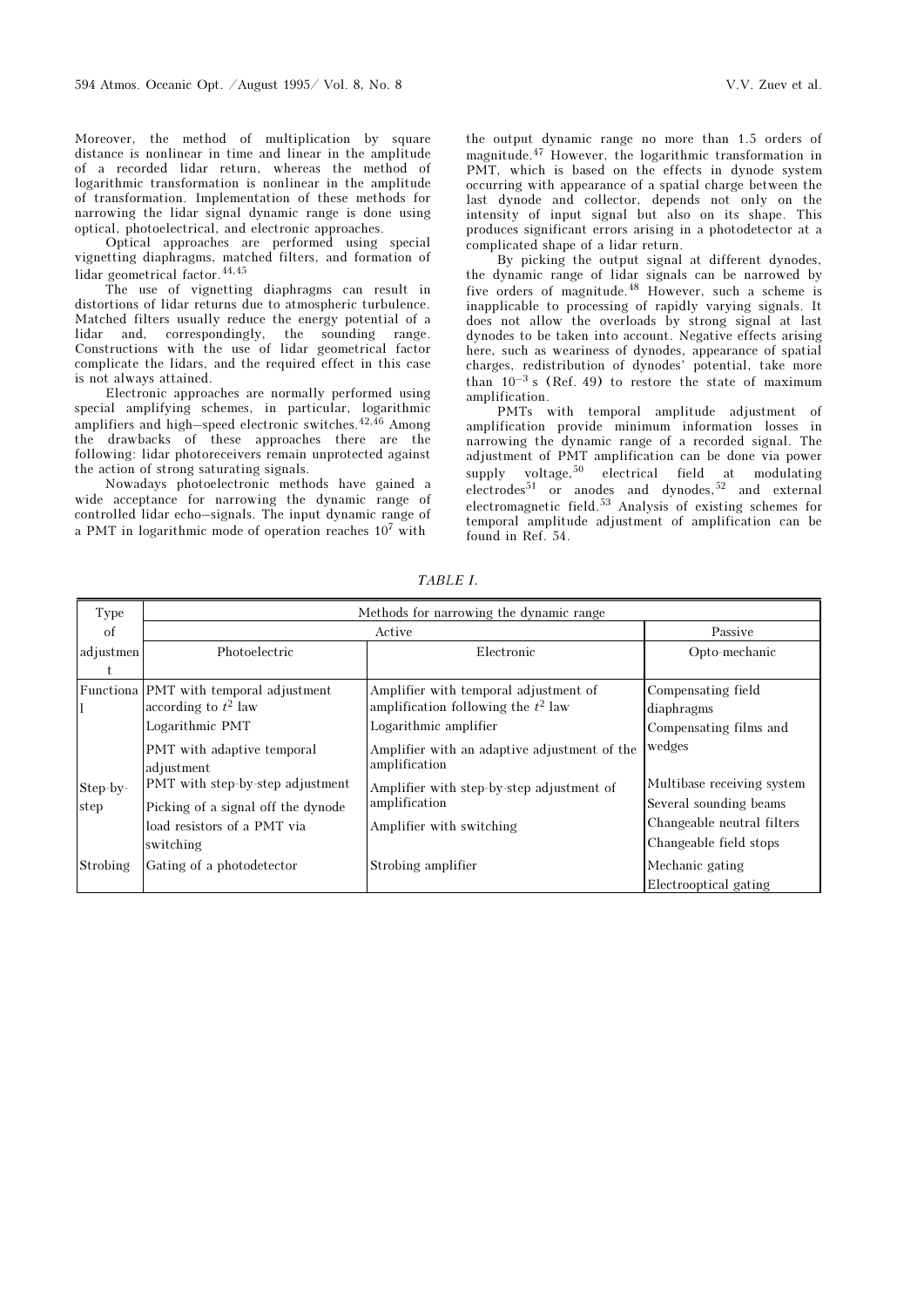|        |                          |                              | Measurement features |               |           | Transmitter       |                |            | Number of                |                |                | Receiver                  |                |              |      |                                 |       |              |
|--------|--------------------------|------------------------------|----------------------|---------------|-----------|-------------------|----------------|------------|--------------------------|----------------|----------------|---------------------------|----------------|--------------|------|---------------------------------|-------|--------------|
| $Cur-$ | Altitude                 | Resolu-                      | Sensitivity          | Operating     | Type      | Operating         | PRF,           | Energy     | pulses,                  | Recep-         | Type of        | Telescope Field of Filter |                |              |      |                                 | Refe- | <b>Notes</b> |
| rent   | range,                   | tion, km                     | , error              | period $(d -$ | of        | wavelength, nm    | Hz             |            | per pulse, time of accu- | tion           | telescope      | diameter,                 |                |              |      | view, width Year Country rences |       |              |
| number | km                       |                              |                      | $day, n -$    | laser     | $(*),$ frequency, |                | MI         | mulation                 | scheme         |                | cm                        | mrad           | , nm         |      |                                 |       |              |
|        |                          |                              |                      | night)        |           | $cm^{-1}$         |                |            |                          |                |                |                           |                |              |      |                                 |       |              |
| -1     | 1.2                      | 0.18                         |                      |               | 5A        | 970-976           | 0.2            | 1000       |                          | 3              |                | 30                        | 18             |              |      | 1976 United                     | 73    | Horizontal   |
|        |                          |                              |                      |               |           |                   |                |            |                          |                |                |                           |                |              |      | Kingdo                          |       | path         |
|        |                          |                              |                      |               |           |                   |                |            |                          |                |                |                           |                |              |      | ${\rm m}$                       |       |              |
| 2      | $< 3\,$                  | 0.3                          |                      |               | 7В        | 694.3*            | 1              | 250        |                          | 1              |                | $0.18 \; \mathrm{m}^2$    | $\overline{4}$ | 20           | 1979 | <b>USA</b>                      | 74    |              |
|        |                          |                              |                      |               |           | 724.348*          |                |            |                          |                |                |                           |                |              |      |                                 |       |              |
|        |                          |                              |                      |               |           | 724.372*          |                |            |                          |                |                |                           |                |              |      |                                 |       |              |
| 3      |                          | $0 - 3$ 0.05 $-1.5$          |                      | d/n           | 7A        | $~10.694*$        | 0.2            | 1000       |                          | $\overline{1}$ | 1              | $0.15 \; \mathrm{m}^2$    |                |              |      | 1980 Russia                     | 3     |              |
| 4      | $\mathbf{1}$             | 0.25                         |                      |               | 6A        | 5789.61<br>5788.5 | 20             | 60         |                          | 3A             |                | 45                        | 0.56           |              |      | 1982 USA                        | 75    |              |
| 5      | $0 - 7$                  |                              | $0.03 - 10 - 15%$    |               | 1B        | $724.3*$          | 10             | 70         | 3.10 <sup>4</sup>        |                |                | 60                        |                |              |      | 1982 France                     | 76    |              |
|        |                          | 0.3                          |                      |               |           | 723.2*            |                |            |                          |                |                |                           |                |              |      |                                 |       |              |
| 6      | 3                        | 0.015                        | 15%                  |               |           | $~124*$           |                |            |                          |                |                | 38                        |                |              |      | 1982 France                     | 77    |              |
|        | 3                        |                              |                      |               | 1B        | $~120*$           | 10             | 80         |                          |                |                | 36                        |                |              |      | 2.4 1983 France                 | 78    |              |
| 8      | 9                        | $0.1 - 0.3$                  |                      |               | 1B        | $~124*$           | 10             | 70         |                          |                |                | 60                        | 3              | 24           |      | 1983 France                     | 79    |              |
| 9      | 1.5                      | 0.1                          |                      |               | 5A        | 10R(18)           | 0.07           | 4000       |                          | 3              |                | 30                        | $\mathbf{1}$   |              |      | 1983 France                     | 80    |              |
|        |                          |                              |                      |               |           | 10R(20)           |                |            |                          |                |                |                           |                |              |      |                                 |       |              |
| 10     |                          | $0 - 11$ 0.06 - 0.3 1 - 100% |                      | d/n           | <b>7A</b> | 694.383*          | 0.125          | 1000       | 50                       | $\mathbf{1}$   |                | 50                        | $\overline{2}$ | $\mathbf{1}$ |      | 1984 Russia                     | 81    |              |
|        |                          |                              |                      |               |           | 694.3*            |                |            |                          |                |                |                           |                |              |      |                                 |       |              |
| 11     | 15                       | 2                            | $50\%$               | d/n           | 1F        | $~1590*$          | 2000           | 0.5        | $8.10^{5}$               | $\overline{1}$ |                | 100                       |                |              |      | 1986 Russia                     | 153   |              |
| 12     | $\overline{\phantom{a}}$ | 0.075                        | 0.7%                 |               | 5A        | 10303.5*          | 30             | $10 - 60$  | $5.10^{3}$               |                |                |                           |                |              |      | 1988 USA                        | 82    | Heterodyne   |
|        |                          |                              |                      |               |           | $10260.4*$        |                |            |                          |                |                |                           |                |              |      |                                 |       | reception    |
|        |                          |                              |                      |               |           | 10494.5*          |                |            |                          |                |                |                           |                |              |      |                                 |       |              |
| 13     | 16                       | 0.2                          |                      |               | 8         | $~1730*$          | 10             | $50 - 100$ |                          |                |                | $30\,$                    |                |              |      | 1989 France                     | 95    | $P$ and $T$  |
|        |                          |                              |                      |               |           |                   |                |            |                          |                |                |                           |                |              |      |                                 |       | being        |
|        |                          |                              |                      |               |           |                   |                |            |                          |                |                |                           |                |              |      |                                 |       | measured     |
| 14     | 20                       | $2 - 3$                      |                      |               | 5A        |                   |                | $1 - 3.5$  |                          |                |                | 20                        |                |              |      | 1989 India                      | 95    | Heterodyne   |
|        |                          |                              |                      |               |           |                   |                |            |                          |                |                |                           |                |              |      |                                 |       | reception    |
| 15     | 2                        |                              |                      |               | 5A        | 10247*            |                | 1000       |                          | 3A             |                |                           |                |              |      | 1990 Italy                      | 83    | Horizontal   |
|        |                          |                              |                      |               |           | 10260*            |                |            |                          |                |                |                           |                |              |      |                                 |       | path         |
| 16     |                          |                              |                      |               |           |                   | 12             | $35\,$     |                          |                | 1              | 50                        |                | 0.6          |      | 1990 Germany                    | 84    |              |
|        |                          |                              |                      |               |           |                   |                |            |                          |                | $\overline{2}$ | $28\,$                    |                | 8            |      |                                 |       |              |
| 17     |                          |                              |                      |               | 9         | ~12089            | $\overline{c}$ | 10         |                          | 3A             |                | 30                        |                |              |      | 1990 USA                        | 85    |              |
| 18     |                          | $0.075 - 1$                  |                      |               | 1E        | $~120*$           | 20             | 30         |                          |                |                | $30\,$                    | 1.5            |              |      | 0.6 1993 Germany                | 86    | Mobile       |
|        |                          |                              |                      |               |           |                   |                |            |                          |                |                | 50                        |                |              |      |                                 |       |              |

TABLE II. Ground–based lidars for sounding  $H_2O$ .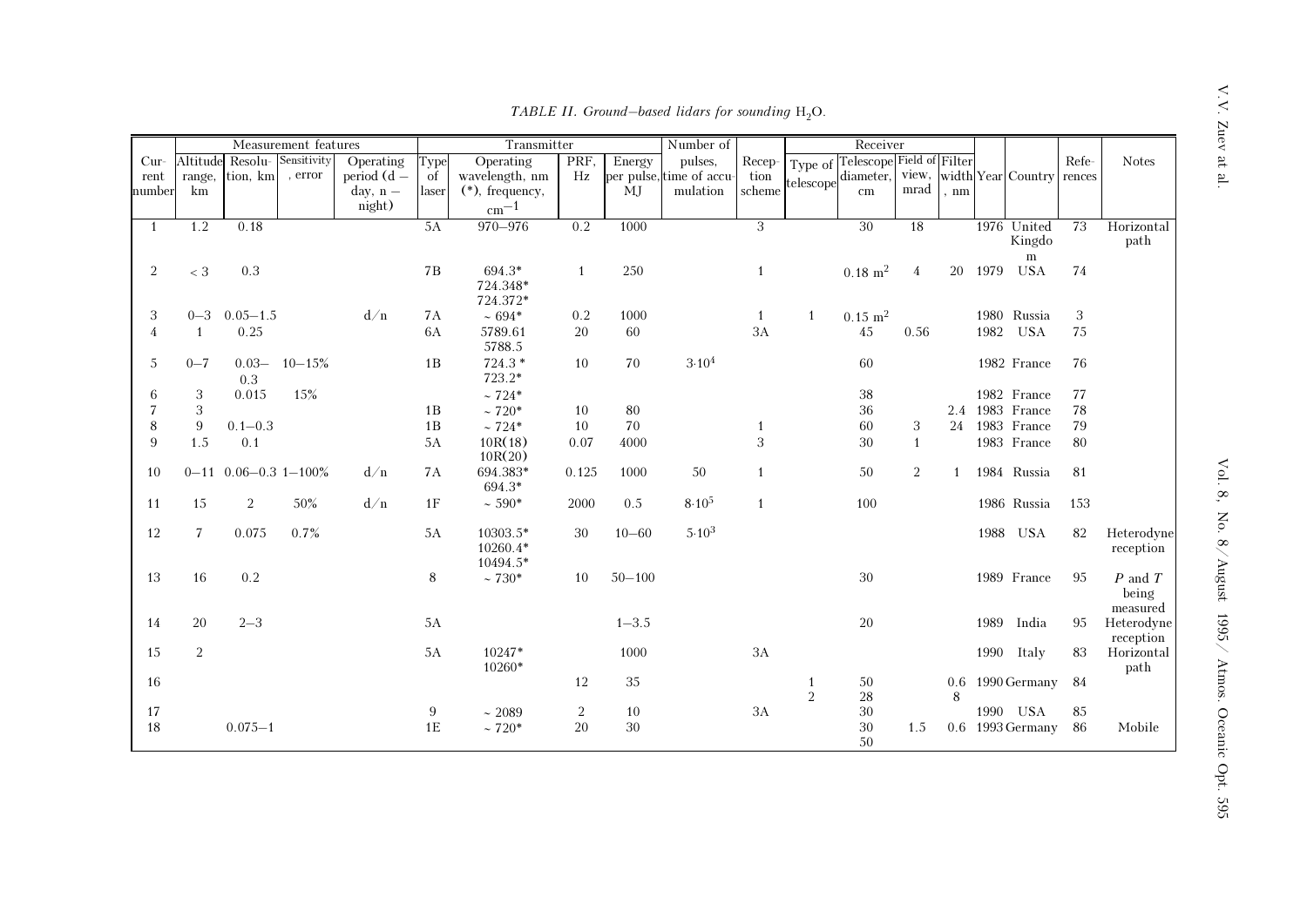|                          |                          |                 | Measurement features          |                                                    |                      | Transmitter                                                            |                |                     | Number of                                 |                |                           | Receiver                            |                              |                                       |      |                      |                 |              |
|--------------------------|--------------------------|-----------------|-------------------------------|----------------------------------------------------|----------------------|------------------------------------------------------------------------|----------------|---------------------|-------------------------------------------|----------------|---------------------------|-------------------------------------|------------------------------|---------------------------------------|------|----------------------|-----------------|--------------|
| $Curr-$<br>ent<br>number | Altitude<br>range,<br>km | tion,<br>km     | Resolu-Sensitivity<br>, error | Operating<br>period $(d -$<br>$day, n -$<br>night) | Type<br>-of<br>laser | Operating<br>wavelength, nm<br>$(*),$ frequency,<br>$\mathrm{cm}^{-1}$ | PRF, Hz Energy | per<br>pulse,<br>MJ | pulses,<br>time of<br>accumulation scheme | Recep-<br>tion | Type<br>of tele-<br>scope | <b>Telescope</b><br>diameter,<br>cm | Field<br>of<br>view.<br>mrad | Filter<br>width Year<br>$. \text{nm}$ |      | Country              | Refe-<br>rences | <b>Notes</b> |
|                          | $0.5 - 2$                | 0.3             |                               |                                                    | 5A                   | 9P(14)<br>9P(24)                                                       |                | 5500                |                                           |                |                           | 30                                  | 4.5                          |                                       | 1979 | Japan                | 55              |              |
| 2                        | $2 - 12$                 | 0.15            | $10 - 20\%$                   |                                                    | 2B,3<br>A            | $209.4*$<br>308*                                                       | 2.5            | $2 - 4$             | 4000<br>8000                              |                |                           | 50                                  | 4.8                          | 2.9                                   | 1983 | Japan                | 56              |              |
| 3                        | $0 - 2.5$                | 0.5             |                               | d                                                  | 2C                   | $277*$<br>$317*$                                                       | 80             | 30                  |                                           |                |                           | 25                                  | 3                            | 20                                    | 1983 | Japan                | 57              |              |
| 4                        | Troposphere              |                 |                               |                                                    | <b>9B</b>            | 288.9*<br>294.2*                                                       |                | > 50                |                                           |                |                           | 40                                  |                              |                                       | 1990 | <b>USA</b><br>Israel | 58              |              |
| .5                       | $0 - 3$                  |                 |                               |                                                    | 2C                   | $248 - 313*$                                                           | 80             | $\sim 300$          |                                           |                |                           | 13                                  |                              |                                       |      | 1990 Germany         | 59              |              |
| 6                        |                          | $0 - 15$ 0.15-1 |                               | d/n                                                | 9B                   | $266 - 313*$                                                           | 80             | $60 - 250$          |                                           |                | 3                         | 60                                  | $\overline{2}$               | $3.2 -$<br>6.5                        |      | 1989 Netherland<br>S | -60             |              |
|                          | $0.2 - 3$                | 0.003<br>$-0.6$ |                               | d/n                                                | 2E                   | $248 - 313*$                                                           | 10             | 30                  |                                           |                |                           | 40                                  | 0.8                          | 4                                     |      | 1993 Germany         | 61              | Mobile       |
| 8                        | $0.2 - 12$ $0.05 - 1$    |                 |                               | d/n                                                | 2E                   | $248 - 313*$                                                           | 80             | $60 - 250$          |                                           |                | $\overline{2}$            | 50                                  | $1 - 10$                     | 12                                    | 1981 | France               | 159             |              |
| 9                        | $4 - 16$ 0.2-1           |                 |                               | d/n                                                | 13                   | $280*$<br>$295*$                                                       | 20             | 50                  |                                           |                |                           | 61                                  | 1.8                          |                                       | 1991 | <b>USA</b>           | 62              |              |
| 10                       | $0 - 4$                  | 0.1             |                               | d/n                                                | <b>9B</b>            | 266*<br>289*                                                           | 10             | $4 - 50$            |                                           |                | $\overline{4}$            | 20                                  |                              |                                       | 1990 | <b>USA</b>           | 63              |              |
| 11                       | $0 - 12$                 | 0.3             | $10 - 20\%$                   | d/n                                                | 14                   | $271*$<br>289*                                                         | 7000           | 0.5                 | $15 \text{ min}$                          | 3A             |                           | 30                                  | $\overline{2}$               | 1.5                                   | 1994 | Russia               | 158             | Stationary   |

TABLE III. Ground–based lidars for sounding the ozone vertical distribution (lidars for sounding the troposphere and the low stratosphere).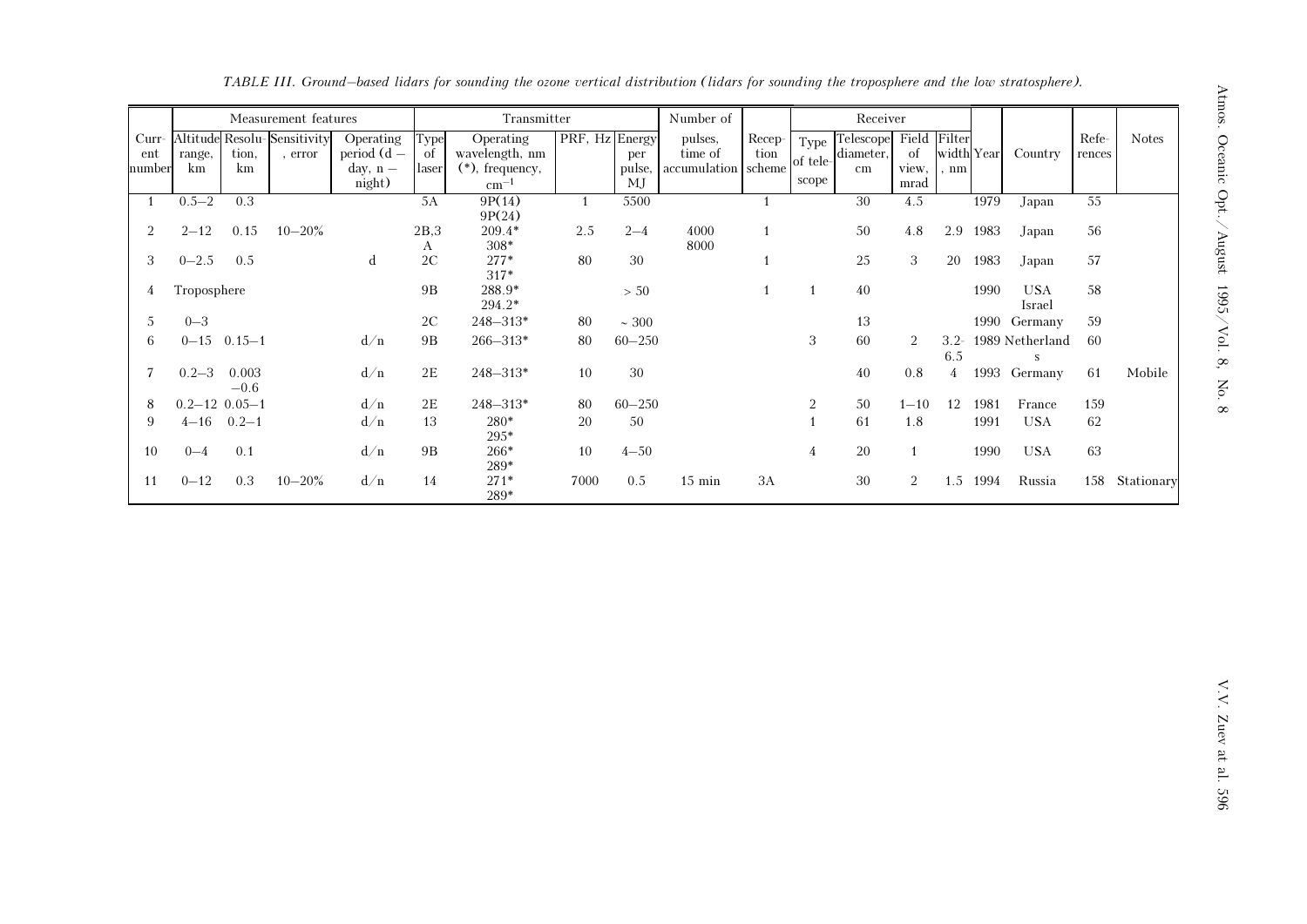|                |                               |                | Measurement features                     |                      |               | Transmitter                                          |                |                           | Number of                      |              |                | Receiver               |                |                        |      |                 |               |                              |
|----------------|-------------------------------|----------------|------------------------------------------|----------------------|---------------|------------------------------------------------------|----------------|---------------------------|--------------------------------|--------------|----------------|------------------------|----------------|------------------------|------|-----------------|---------------|------------------------------|
|                |                               |                | Current Altitude Resol Sensitivi-ty,     | <b>Operatin</b> Type |               | Operating                                            | PRF, Hz Energy |                           | pulses,                        | Recep-       | Type of        | Telescope              | Field          | Filter                 |      |                 | Refe-         | <b>Notes</b>                 |
| number         | range,                        | $\mathbf{u}^-$ | error                                    | g period             | of            | wavelength, nm                                       |                | per                       | time of                        | tion         | telescope      | diameter,              | of             | width,                 | Year | Country         | rences        |                              |
|                | km                            | tion,<br>km    |                                          | $\mathbf{n}$ $-$     |               | $(d - day, laser   (*), frequency,$<br>$\rm cm^{-1}$ |                | pulse                     | accumulation                   | scheme       |                | $\,\mathrm{cm}$        | view.<br>mrad  | nm                     |      |                 |               |                              |
|                |                               |                |                                          | night)               |               |                                                      |                |                           |                                |              |                |                        |                |                        |      |                 |               |                              |
| $\overline{1}$ | $\overline{2}$                | 3              | $\overline{4}$                           | .5                   | 6             | $\overline{7}$                                       | 8              | 9                         | 10                             | 11           | 12             | 13                     | 14             | 15                     | 16   | 17              | 18            | 19                           |
| $\mathbf{1}$   | $\overline{<25}$              | 0.5            | $5 - 20%$                                |                      | 3A            | $307.9*$<br>308.2*                                   | 1/15           | 50                        | $15 - 45$ min                  | 1            |                | 50                     | 10             | 20                     | 1979 | Japan           | 64            |                              |
| 2              | $10 - 30$                     | 0.75           | $20 - 50\%$                              |                      | 3A            | 307.9*<br>$308.2*$                                   | 2              | 50                        |                                | $\mathbf{1}$ |                | 50                     | 5              | 20                     | 1980 | Japan           | 65            |                              |
| 3              | $5 - 30$ 0.45                 | $-1.2$         | $5 - 20%$                                |                      | 1H            | $285 - 310*$                                         | 10             | 40                        | 3.10 <sup>4</sup>              | $\mathbf{1}$ |                | 36                     | 1              | 3, 70                  | 1982 | France          | 66            |                              |
| 4              | $20 - 50$                     |                | 0.1 5–10 $\mu$ g/m <sup>3</sup>          |                      | $2\mathrm{C}$ |                                                      | 50             |                           |                                |              |                | $60\,$                 |                |                        |      | 1983 Germany 68 |               | Container at a<br>helicopter |
| 5              | $10 - 25$ 0.1-                | 1              |                                          |                      | 1H            | $290 - 315*$                                         | 0.1            | $20 - 50$                 |                                |              |                | $0.19 \; \mathrm{m}^2$ | $3 - 7$        |                        | 1983 | Russia          | 69,<br>70, 71 |                              |
| 6              | $<25\,$                       | $5-$<br>20%    |                                          |                      |               | $296 - 301*$                                         | 10             | 40                        | $15 - 45$ min                  | -1           |                | 80                     | 1              | 70                     | 1983 | France          | 72            |                              |
| $\overline{7}$ | $5 - 50$                      |                | $1\%$                                    |                      | $3\mathrm{B}$ | $308 *$<br>353*                                      | 100            | 150                       | $1.5 \cdot 10^6$               |              |                | $60\,$                 |                |                        |      | 1984 Germany 89 |               | Container at a<br>helicopter |
| 8              | $0 - 40$ $0.45 -$             | $\overline{1}$ |                                          |                      | 1H            | 280-310*                                             | 10             | 20                        |                                |              |                | 80                     | $\overline{2}$ | 3, 70                  |      | 1985 France     | 90            |                              |
| 9              | $2 - 50$                      | $1 - 3$        | $5\%$                                    |                      | 1H<br>3G      | $280 - 355*$                                         | 10, 20         | $40-$<br>250              | $3.10^{5}$                     |              |                | $80\,$                 |                |                        | 1985 | France          | 67            |                              |
| 10             | $3 - 25$                      | $1-$<br>1.5    |                                          |                      | $2\mathrm{C}$ | $290 - 313*$                                         |                | $20 - 200$                | $1.10^{4}$                     |              |                |                        |                |                        | 1985 | Japan           | 91            |                              |
| 11             | $15 - 50$ $1 - 7$             |                |                                          |                      | 3G            | $308 - 355*$                                         | 80, 20         | 130                       |                                |              |                | 80                     |                |                        | 1986 | Japan           | 92            |                              |
| 12             | $0 - 30$                      | $\overline{1}$ | $3 - 5$ *<br>$10^{-11}$ cm <sup>-3</sup> |                      | 2B            | $277 - 360$                                          | 80             | $>30\,$                   | 1.10 <sup>4</sup>              |              |                | 50                     |                |                        | 1987 | Japan           | 93            |                              |
| 13             | $0 - 20$<br>$15 - 50$ $1 - 5$ | $1 - 2$        |                                          |                      |               | 289.294<br>308.353*                                  | 150<br>20      | 650<br>50                 | $1.5 \cdot 10^5$<br>$1.10^{7}$ |              |                | $90\,$<br>$40\,$       |                |                        | 1987 | <b>USA</b>      | 94            |                              |
| 14             | $0 - 30$ 0.15-                | 0.8            | $5\%$                                    | d                    | 2E            | $277 - 360*$                                         | 80             | 30                        | $30 \text{ min}$               |              |                | 50                     | 2              | 2                      | 1987 | Japan           | 95            |                              |
| 15             | $1.5 - 50$ 0.15               |                |                                          |                      |               | 3B, 2C 277-351*                                      | 250            | $75 - 400$                |                                |              |                | 200                    |                |                        | 1989 | Japan           | 95            |                              |
| 16             | $5 - 70$ $0.5 - 3$            |                |                                          |                      | 3I            | $289\text{--}532\text{*}$                            | $10 - 60$      | $15 - 150$                |                                |              |                | 80                     |                |                        | 1989 | Italy           | 95            |                              |
| 17             | 40                            | $2 - 3$        |                                          |                      | 5A            |                                                      | $\mathrm{cw}$  | $1 -$<br>3.5 W            |                                |              |                | 20                     |                |                        | 1989 | India           | 95            | Heterodyne<br>detector       |
| 18             | $10 - 25$                     |                |                                          | d                    | $3\mathrm{F}$ | $308 - 532*$                                         | $1 - 2$        | 10                        |                                |              | $\overline{2}$ | 100                    |                | 3.6                    | 1990 | Russia          | $96\,$        |                              |
| 19             | $10 - 40$ $1 - 3$             |                |                                          |                      | 3H            | $308 - 532*$                                         | 20, 80         | 100,<br>150               |                                |              |                | 80                     |                | $1 - 2$ 0.9 - 1.8 1990 |      | Japan           | $\rm 97$      |                              |
| 20             | $12 - 40$ $1 - 3$             |                | $10 - 15%$                               |                      | 3H            | $308 - 532*$                                         | 20, 80         | 100, 13<br>$\overline{0}$ | $10^3 - 10^4$                  |              | 1              | 80                     |                | $1 - 2$ 0.9 - 1.9 1991 |      | Japan           | 98            | Mobile,<br>temperature       |

TABLE IV. Ground–based lidars for sounding the ozone vertical distribution (lidars for sounding the stratosphere).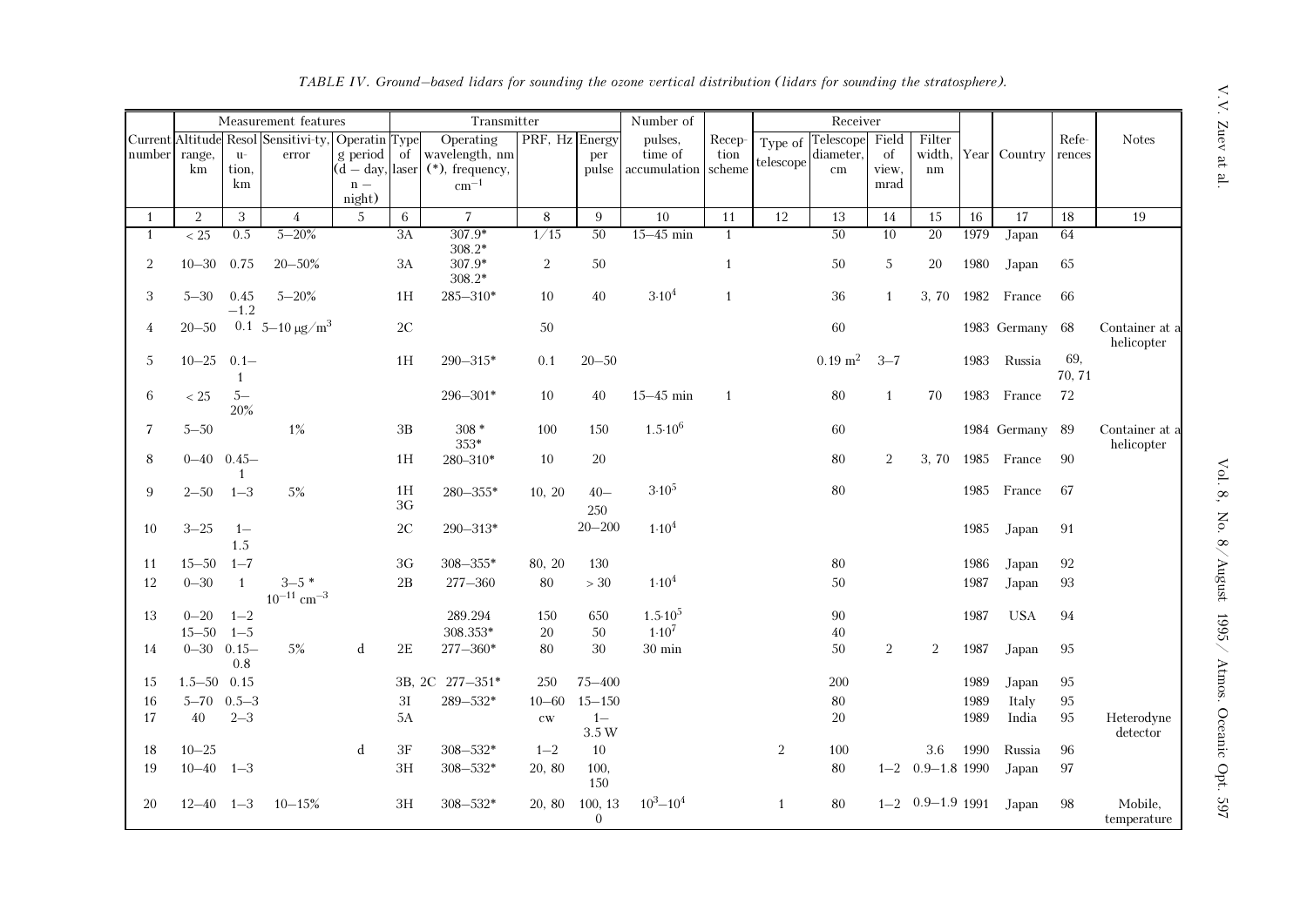|    | $\overline{2}$ | 3                     |            | 5           | 6  |                 | 8         | 9            | 10            | 11 | 12             | 13                    | 14               | 15             | 16           | 17                   | 18  | 19            |
|----|----------------|-----------------------|------------|-------------|----|-----------------|-----------|--------------|---------------|----|----------------|-----------------------|------------------|----------------|--------------|----------------------|-----|---------------|
| 21 | $15 - 45$      | 0.2                   |            | $\mathbf n$ | ЗC | $308 - 353*$    | 300       | 100          |               |    | $\overline{2}$ | 100                   | $0.3 - 1$        | 3.5            | 1993         | Canada               | 99  |               |
| 22 | $10 - 40$      | 0.03                  |            | d/n         | ЗC | $308 - 353*$    | 300       | 230          |               |    | $\overline{2}$ | 100                   | $0.2 - 1$        | 2              | 1993         | Canada               | 100 |               |
| 23 |                | $15 - 50$ $0.3 - 5$   |            | $\mathbf n$ | ЗC | $308 - 355*$    | 200       | $100 - 500$  |               |    | 3              | 100                   | 0.4              |                | $< 2$ 1993   | <b>USA</b>           | 101 |               |
| 24 |                | $10 - 50$ $0.5 - 5$   |            | $\bf n$     | ЗC | $308 - 353*$    | 20        | 300          |               |    |                | 60                    | 0.4              | 5 <sup>7</sup> | 1993         | Germany              | 102 |               |
| 25 |                | $15 - 50$ $0.5 - 8$   |            | $\bf n$     | 3G | $308 - 355*$    | 50        | 120, 300     |               |    |                | 80                    | 1.3              | 20             | 1993         | France               | 103 |               |
| 26 | $3 - 30$       | 0.015                 |            | $\bf n$     |    | $289 - 294*$    | 10        | 50           |               |    |                | 40                    | $1 - 5$          |                | $< 1$ 1993   | <b>USA</b>           | 104 |               |
| 27 |                | $5 - 35$ $0.03 - 0.3$ |            | d/n         | 10 | $300 - 350*$    | 10        | $100 - 1000$ |               |    |                | 60                    | $0.15 - 1.5$ 0.2 |                | 1993         | Germany              | 105 |               |
| 28 | $2 - 40$       | 0.15                  |            | d/n         | ЗI | $299 - 355*$    | 10, 80    | $110 - 150$  |               |    |                | 80                    |                  |                | 1993         | Italy                | 106 | Monochromator |
| 29 | $15 - 45$      | $0.3 - 5$             |            | $\mathbf n$ | 3E | $308 - 353*$    | 250       | 400          |               |    | 2              | 81                    | 0.5              | $\overline{2}$ |              | 1993 Netherlands 107 |     |               |
| 30 | $15 - 40$      | $1 - 5$               |            | $\mathbf n$ | 3G | $308 - 355*$    | 20, 80    | 110, 130     |               |    |                | 80                    | $1 - 2$          |                | $1 - 2$ 1993 | Japan                | 108 |               |
| 31 | $10 - 50$      | $0.1 - 1$             |            | $\bf n$     | ЗC | $308 - 353*$    | $50 - 80$ | 20, 40       |               |    |                | 220                   | $0.3 \pm 1$      |                | $1 - 2$ 1993 | Russia               | 154 |               |
| 32 | $0 - 35$       |                       |            |             | 2D | $339 - 351*$    | 10        |              |               |    |                | 200                   |                  |                |              | Japan                | 95  |               |
|    |                |                       |            |             | 3D |                 |           |              |               |    |                | 2                     |                  |                |              |                      |     |               |
| 33 |                | $20 - 45$ $0.5 - 2$   |            |             | 3G | $308 - 355*$    | 10, 50    | 100, 200     |               |    |                | $0.5 \; \mathrm{m}^2$ |                  |                | 1989         | France               | 95  |               |
| 34 | $20 - 42$      |                       |            |             | 3G | $308 - 355*$    |           | 2, 20 W      |               |    | 3              | 75                    |                  |                | 1989         | <b>USA</b>           | 95  |               |
| 35 |                |                       |            |             | ЗC | $308 - 355*$    | 300       | $10 - 125$   |               |    | $\overline{2}$ | 100                   | 0.8              | 3.5            | 1989         | Canada               | 95  |               |
| 36 | $10 - 50$      | 0.1                   | $10 - 20%$ | $\bf n$     |    | 3C, 3F 308-353* | 60        | 60           | $15 - 20$ min |    |                | 100                   | 2                | 3              | 1992         | Russia               | 157 | Stationary    |

TABLE IV (continued).

TABLE V. Lidars for pollution monitoring.

|         |                 |         | Measurement features |          |                     |       | Transmitter                    |       |       | Number of           |        |    | Receiver                             |       |    |      |                               |       |              |
|---------|-----------------|---------|----------------------|----------|---------------------|-------|--------------------------------|-------|-------|---------------------|--------|----|--------------------------------------|-------|----|------|-------------------------------|-------|--------------|
| Current |                 | Altitu- |                      |          | Sensitivi Operating |       | Operating PRF, Hz Energy       |       |       | pulses,             |        |    | Type of   Telescope   Field   Filter |       |    |      |                               | Refe- | <b>Notes</b> |
| number  | Gas             | de      | Resoluti- ty, error  |          | period              |       | Type wavelength,               |       | per   | time of             |        |    | Reception telescope diameter,        |       |    |      | of width, Year Country rences |       |              |
|         |                 | range,  | on, km               |          | $(d - day,$         | of    | $nm$ $(*),$                    |       |       | pulse, accumulation | scheme |    | $\,\mathrm{cm}$                      | view. | nm |      |                               |       |              |
|         |                 | km      |                      |          | $n -$<br>night)     | laser | frequency,<br>$\text{cm}^{-1}$ |       | МJ    |                     |        |    |                                      | mrad  |    |      |                               |       |              |
|         | 2               | 3       |                      |          | 6.                  |       | 8                              | 9     | 10    |                     | 12     | 13 | 14                                   | 15    | 16 | 17   | 18                            | 19    | 20           |
|         | NO <sub>2</sub> |         | 0.1                  | 0.05     |                     | 1A    | 448.8*                         |       | $4-8$ |                     |        |    | 20                                   |       |    | 1974 | USA                           | 109   |              |
|         |                 |         |                      |          |                     |       | 448.1                          |       |       |                     |        |    |                                      |       |    |      |                               |       |              |
|         |                 |         |                      |          |                     |       | 446.5                          |       |       |                     |        |    |                                      |       |    |      |                               |       |              |
|         |                 |         |                      |          |                     |       | 441.8                          |       |       |                     |        |    |                                      |       |    |      |                               |       |              |
|         | SO <sub>2</sub> |         | 0.07                 | 0.06     |                     | 1G    | $292.3*$                       | 0.017 | 0.3   | 8                   |        |    |                                      |       |    | 1975 | <b>USA</b>                    | 110   |              |
|         | $O_3$           |         |                      | 0.12     |                     |       | 293.3                          |       |       |                     |        |    |                                      |       |    |      |                               |       |              |
|         |                 |         |                      | $ppm*km$ |                     |       | 294.0                          |       |       |                     |        |    |                                      |       |    |      |                               |       |              |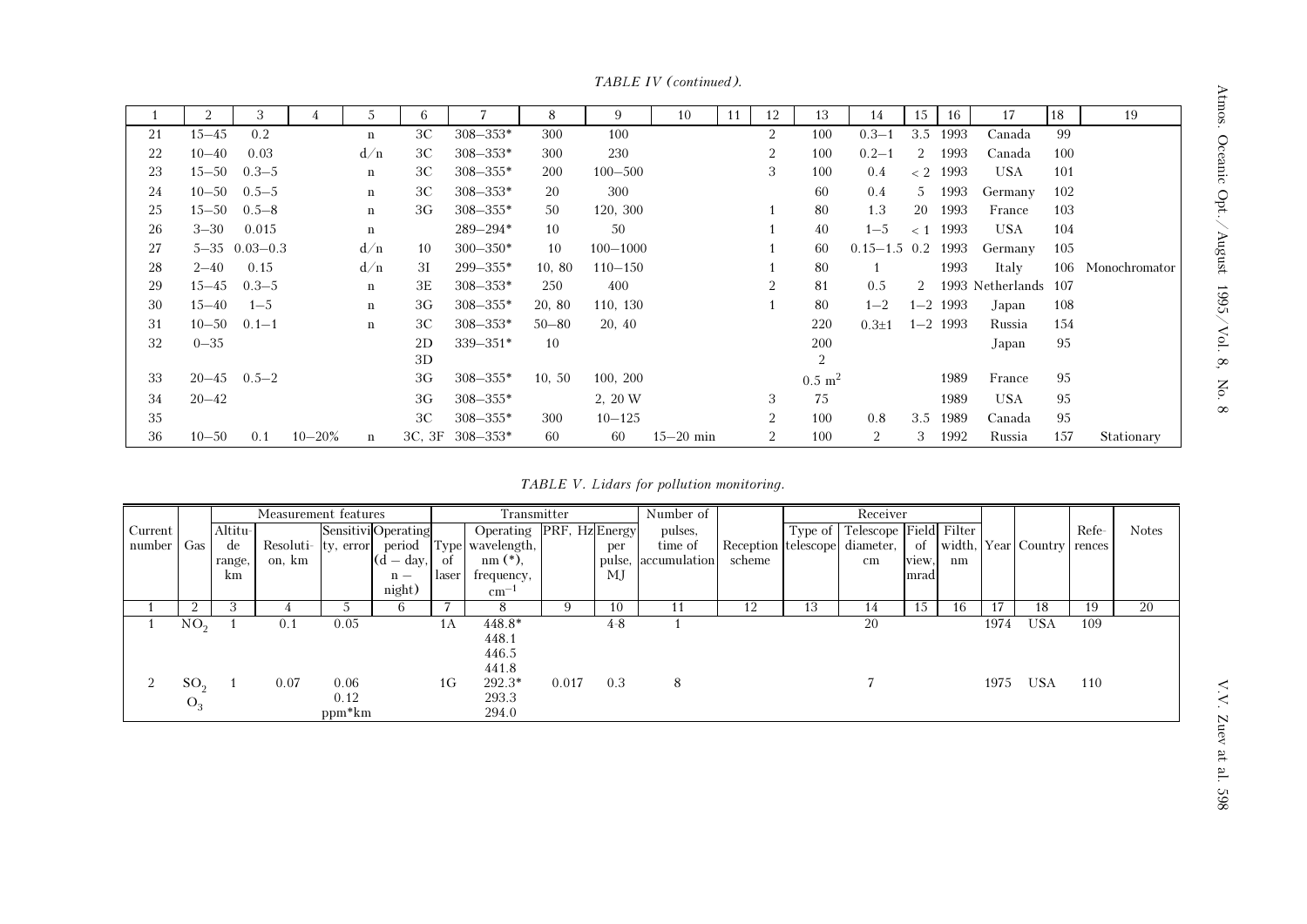TABLE V (continued).

|                | $\overline{2}$                     | 3              | $\overline{4}$          | $\sqrt{5}$                 | 6 | $\overline{7}$ | 8                                         | 9            | 10        | 11                      | 12           | 13             | 14       | 15                | 16             | 17      | 18                | 19  | 20                            |
|----------------|------------------------------------|----------------|-------------------------|----------------------------|---|----------------|-------------------------------------------|--------------|-----------|-------------------------|--------------|----------------|----------|-------------------|----------------|---------|-------------------|-----|-------------------------------|
| 3              | SO <sub>2</sub>                    | $\overline{5}$ | 0.5                     | $20$ ppb                   |   | 1G             | $298.0*$                                  | $10 - 25$    | 0.4       |                         | 3A           | $\overline{2}$ | 25       | $\overline{2}$    | $5 - 10$ 1979  |         | Sweden            | 111 |                               |
|                | NO <sub>2</sub>                    |                |                         | $10~{\rm mg/m^3}$          |   |                | 299.0<br>458.2<br>456.8                   |              | 0.5       |                         |              |                |          |                   |                |         |                   |     |                               |
| $\overline{4}$ | $SO_2$                             |                |                         |                            |   | 1H             | $300.01*$<br>299.5                        |              | 0.1       |                         | $\mathbf{1}$ | $\sqrt{2}$     | $26\,$   | 0.017             |                | 10 1979 | <b>USA</b>        | 112 |                               |
| -5             | CO                                 | 2.5            |                         |                            |   |                | 5B 2154-2086                              | 300          | 1         |                         | $\,3$        | $\mathbf{1}$   | $30\,$   | $1.1$             |                | 1980    | <b>USA</b>        | 113 |                               |
| 6              | $\rm H_2O$<br>CH <sub>4</sub>      | $\sqrt{2}$     |                         | $0.25$ Torr<br>$10$ ppb    |   | 5A             | 10246.6*<br>10260.4<br>10532.1<br>10571.0 | 70           | 1.3       |                         |              |                | $60\,$   |                   |                | 1980    | <b>USA</b>        | 114 |                               |
| $\overline{7}$ | Hg                                 | $\mathbf{1}$   |                         | $4$ ng/m <sup>3</sup>      |   | 1 <sup>I</sup> | 253.65*<br>253.68                         | 10           | 0.7       |                         |              | 2              | 25       |                   | 20             |         | 1982 Sweden       | 160 |                               |
| 8              | SO <sub>2</sub><br>NO <sub>2</sub> |                |                         | $30 \text{ mg}/\text{m}^3$ |   | 1H<br>1B       | 299.3 *<br>300.05<br>448.1<br>446.5       |              |           |                         | $\sqrt{3}$   | $\overline{2}$ | $30\,$   |                   |                | 1983    | Sweden            | 115 |                               |
| 9              | SO <sub>2</sub><br>$O_3$           | 3<br>2.5       | $0.4\,$<br>$0.15 - 0.5$ | 20%                        |   | 1H             | $300.01*$<br>299.65<br>284.5<br>289.5     | 10           | 12<br>10  | 2000<br>10 <sup>4</sup> |              |                | 60<br>36 |                   |                | 1984    | France            | 116 |                               |
| 10             | $H_2O$<br>$O_3$                    | 9<br>$30\,$    | $0.1 - 0.3$<br>0.451.2  |                            |   | 1B<br>1H       | $724 - 855*$<br>310                       | 10           | $70 - 40$ | $50 \text{ min}$        |              |                | 60<br>36 | 3<br>$\mathbf{1}$ | 24<br>$3 - 70$ | 1983    | France            | 79  |                               |
| 11             | HCl                                | 2              | 0.1                     | 300 ppb                    |   | 13             | 3636.3<br>3698.3                          | $\mathbf{1}$ | 10        | 100                     |              |                | 50       |                   |                |         | 1984 Germany      | 117 | Istalled<br>onboard<br>a ship |
| 12             | O <sub>2</sub>                     | 1.6            | 0.008                   | 0.3%                       |   | 1H             | $760.2*$<br>759.3                         | 10           | 100       | 100                     |              |                | 45       |                   |                | 1989    | <b>USA</b>        | 118 |                               |
| 13             | NO <sub>2</sub>                    | $\sqrt{3}$     | $0.05 - 0.2$            |                            |   | 1 <sup>C</sup> | $447.9*$<br>446.5                         | 10           | 20        |                         |              |                | $50\,$   |                   |                | 1986    | Japan             | 92  | Pressure<br>being<br>measured |
| 14             | $H_2O$                             | 0.5            | 0.0075                  |                            |   | 6B             | 9347*<br>10600                            |              |           |                         |              |                | $30\,$   |                   |                | 1987    | Russia            | 155 |                               |
| 15             | $H_2O$<br>CH <sub>4</sub><br>HCl   | $\sqrt{3}$     | 0.2                     |                            |   | 12             | $\sim 1751.5$<br>~1750.<br>~1750.         | $\,3$        | 10        | $25\,$                  |              |                | $30\,$   |                   |                | 1987    | $_{\mathrm{USA}}$ | 119 |                               |

 $V.V.$  Zuev at al.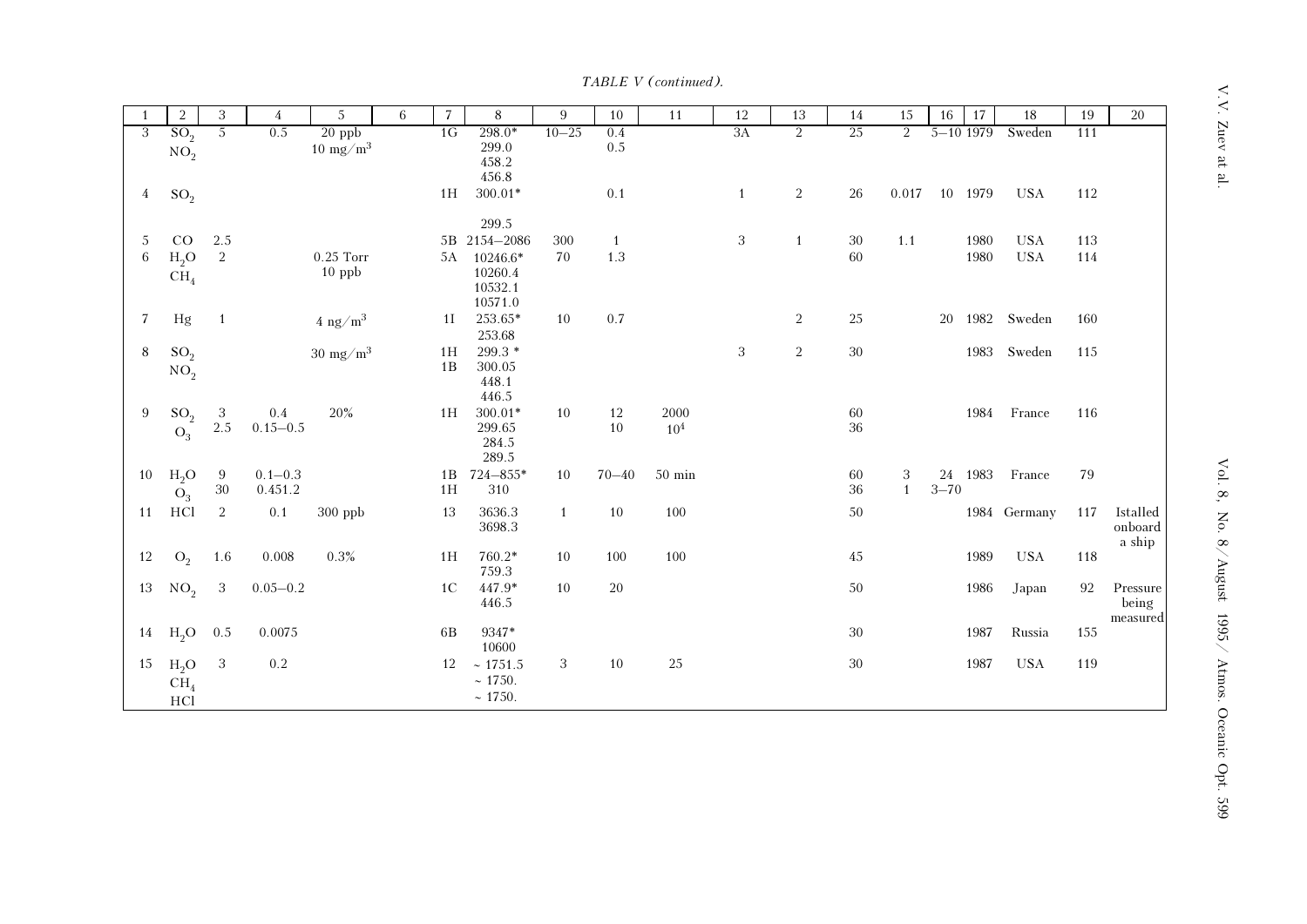|    | 2                        | 3       |             | 5 | 6            |           | 8                    | 9  | 10           | 11 | 12 | 13 | 14 | 15                 | 16 | 17     | 18                           | 19  | 20 |
|----|--------------------------|---------|-------------|---|--------------|-----------|----------------------|----|--------------|----|----|----|----|--------------------|----|--------|------------------------------|-----|----|
| 16 | NO                       |         |             |   |              | 1K        | $226.8*$             | 80 | $rac{5}{3}$  |    |    | 2  | 40 |                    |    |        | 1989 Germany                 | 133 |    |
|    | NO <sub>2</sub>          |         |             |   |              | 1E        | 224.5                |    |              |    |    |    |    |                    |    |        |                              |     |    |
|    |                          |         |             |   |              |           | 448.1<br>453.6       |    |              |    |    |    |    |                    |    |        |                              |     |    |
| 17 | $NO_2$ 6                 |         | $0.1 - 1$   |   | d/n          | 1H        | $~\tilde{}~$ 450     | 10 | $\sqrt{5}$   |    |    | 1  | 28 | 2                  |    |        | 10 1993 Netherland 120<br>S  |     |    |
| 18 | $H_2O$                   | 3<br>5  | 0.015       |   | d/n          | 5A        | $9200 -$<br>$10800*$ | 1  | 4000         |    |    | 2  | 38 | $\mathbf{1}$       |    | 1993   | Italy                        |     |    |
|    | ${\cal O}_3$             |         |             |   |              |           |                      |    |              |    |    |    |    |                    |    |        |                              |     |    |
| 19 | $H_2O$                   | 10      | 0.015       |   | $\mathbf{n}$ | 8         | $700 - 800*$         | 20 | 200          |    |    | 5  | 50 | $1 - 4$            |    | 2 1993 | Japan                        | 121 |    |
|    | $O_3$                    | $30\,$  |             |   |              | 2A        | 248                  |    |              |    |    |    |    |                    |    |        |                              |     |    |
| 20 | $H_2O$                   | $1 - 6$ | 0.3         |   |              | 9         | $\sim$ 2000          | 5  | 150          |    |    | 2  | 40 | $1 - 4$            |    | 1993   | USA                          | 122 |    |
|    | CO <sub>2</sub>          |         |             |   |              | <b>9A</b> | ~1000                |    |              |    |    |    |    |                    |    |        |                              |     |    |
| 21 | NO                       | 10      | $0.0015-$   |   | d/n          |           | 1K 220-350*          | 80 | $2 - 5$      |    |    | 1  | 60 |                    |    |        | $0.15 - 0.5 - 11993$ Germany | 123 |    |
|    | NO <sub>2</sub>          |         | $0.2\,$     |   |              |           |                      |    |              |    |    |    |    | 1.5                |    |        |                              |     |    |
|    | SO <sub>2</sub>          |         |             |   |              |           |                      |    |              |    |    |    |    |                    |    |        |                              |     |    |
|    |                          |         |             |   |              |           |                      |    |              |    |    |    |    |                    |    |        |                              |     |    |
|    | $O_3$                    |         |             |   |              |           |                      |    |              |    |    |    |    |                    |    |        |                              |     |    |
| 22 | NO                       | 10      | $0.2 - 0.5$ |   | d/n          |           | 10B 220-2200*        | 10 | $100 - 1000$ |    |    | 1  | 30 | $0.5 - 2$ 0.5 1984 |    |        | France                       | 151 |    |
|    | $\mathrm{NO}_2$          |         |             |   |              |           |                      |    |              |    |    |    |    |                    |    |        |                              |     |    |
|    | $\mathrm{N}_2\mathrm{O}$ |         |             |   |              |           |                      |    |              |    |    |    |    |                    |    |        |                              |     |    |
|    | $SO_2$                   |         |             |   |              |           |                      |    |              |    |    |    |    |                    |    |        |                              |     |    |
|    | $\mathrm{CH}_4$          |         |             |   |              |           |                      |    |              |    |    |    |    |                    |    |        |                              |     |    |
|    | $\rm C_6H$               |         |             |   |              |           |                      |    |              |    |    |    |    |                    |    |        |                              |     |    |
|    | 6                        |         |             |   |              |           |                      |    |              |    |    |    |    |                    |    |        |                              |     |    |

TABLE V (continued).

|  | TABLE VI. Airborne lidars for different purposes. |  |  |  |
|--|---------------------------------------------------|--|--|--|
|--|---------------------------------------------------|--|--|--|

|              |    |          |        | Measurement features |                     |       | Transmitter      |          |             | Number of          |        |    | Receiver                  |       |              |      |                            |       |              |
|--------------|----|----------|--------|----------------------|---------------------|-------|------------------|----------|-------------|--------------------|--------|----|---------------------------|-------|--------------|------|----------------------------|-------|--------------|
| Current      |    | Altitude |        |                      | Sensitivi-Operating |       | Operating        |          | PRF, Energy | pulses,            |        |    | Type of Telescope         |       | Field Filter |      |                            | Refe- | <b>Notes</b> |
| number   Gas |    | range,   |        | Resoluti- ty, error  | period              | Type  | wavelength,      | Hz       | per         | time of            |        |    | Recep-telescope diameter, | of    |              |      | width, Year Country rences |       |              |
|              |    | km       | on, km |                      | l (d<br>$-$ day,    | οf    | $nm$ $(*)$ ,     |          |             | pulse accumulation | tion   |    | $\,\mathrm{cm}$           | view, | nm           |      |                            |       |              |
|              |    |          |        |                      | $n -$               | laser | frequency,       |          |             |                    | scheme |    |                           | mrad  |              |      |                            |       |              |
|              |    |          |        |                      | night)              |       | $\text{cm}^{-1}$ |          |             |                    |        |    |                           |       |              |      |                            |       |              |
|              |    | 3        |        |                      | 6                   |       | 8                |          | 10          |                    | 12.    | 13 | 14                        | 15    | 16           |      | 18                         | 19    | 20           |
|              | Ő, | Down-    | 0.15   | $20 - 50\%$          |                     | 1L    | 282*             | 10       | $1 - 3$     |                    |        |    | 30                        |       |              | 1983 | USA                        | 138   | Balloonborne |
|              |    | ward     |        |                      |                     |       | $355*$           |          |             |                    |        |    |                           |       |              |      |                            |       |              |
|              |    | from 23  |        |                      |                     |       |                  |          |             |                    |        |    |                           |       |              |      |                            |       |              |
|              |    | and 36   |        |                      |                     |       |                  |          |             |                    |        |    |                           |       |              |      |                            |       |              |
|              |    | 2.5      |        |                      |                     |       |                  |          |             |                    |        |    |                           |       |              |      |                            |       |              |
|              | Ő, | down to  | 0.21   | 5 ppb                |                     | 1H    | $285.9*$         | $1 - 10$ | 30          | 100                |        |    | 35                        | $<$ 2 | 0.3          | 1993 | <b>USA</b>                 | 139   |              |
|              |    | 3.2      |        | $10\%$               |                     |       | $299.4*$         |          |             |                    |        |    |                           |       |              |      |                            |       |              |

 $\mathbf{V}.\mathbf{V}.\mathbf{Z}$ uev at al. 600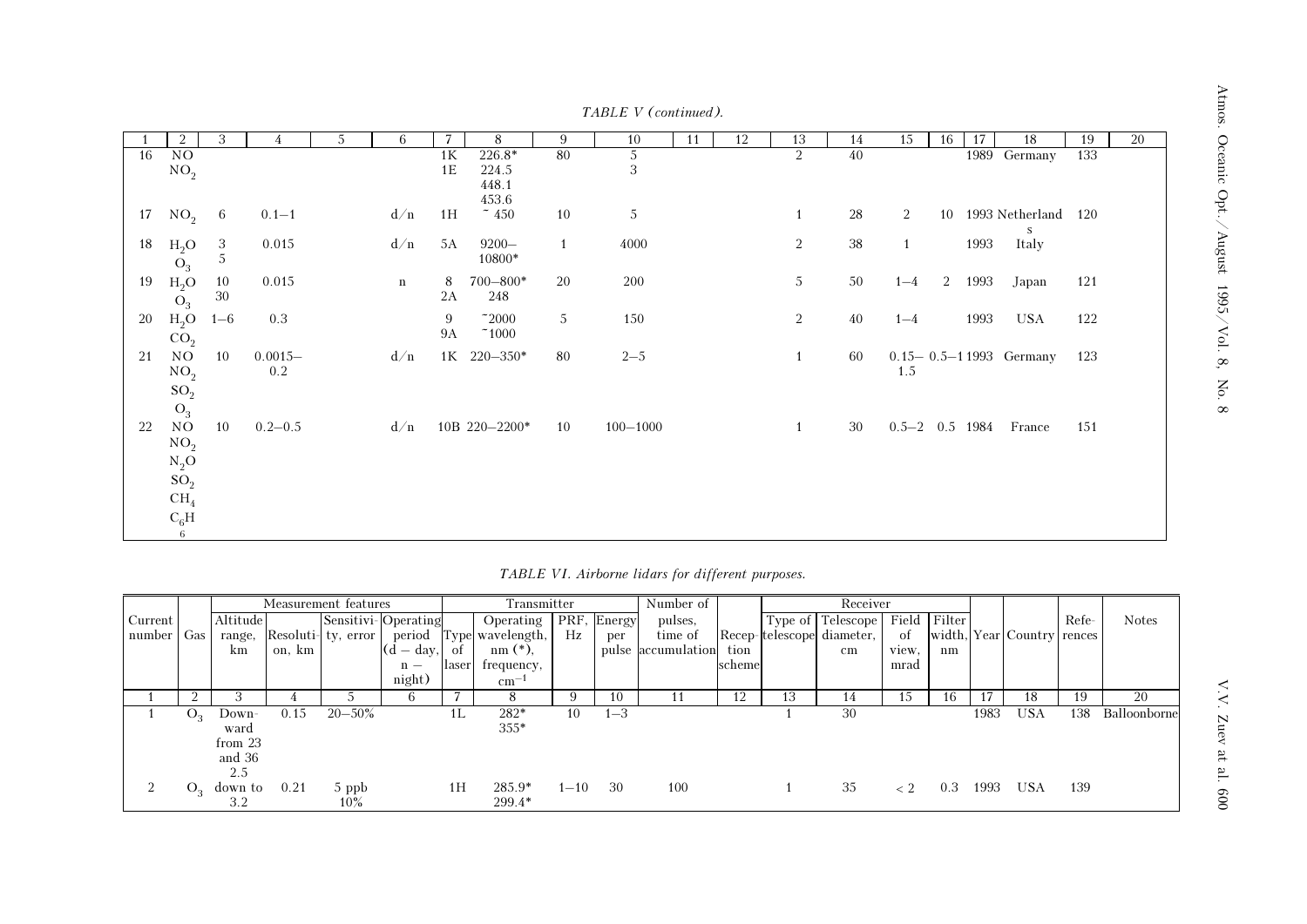$\mathbf{V}.\mathbf{V}.$  Zuev at al.

|  | TABLE VI (contibued). |
|--|-----------------------|
|--|-----------------------|

|    |                 | 3                | 4           | 5           | 6           |    | 8                 | 9        | 10         | 11  | 12           | 13             | 14  | 15                          | 16 | -17 | 18                      | 19  | $\overline{20}$ |
|----|-----------------|------------------|-------------|-------------|-------------|----|-------------------|----------|------------|-----|--------------|----------------|-----|-----------------------------|----|-----|-------------------------|-----|-----------------|
| 3  |                 | $O_3$ down to    | 0.15        | $20$ ppb    | $\mathbf d$ | 5A | $9P(14)$ ,        | 0.25     | 300        | 200 |              | $\overline{2}$ | 30  |                             |    |     | $\overline{1989}$ Japan | 140 |                 |
|    |                 | 1.7              |             | $20 - 40\%$ |             |    | 9P(24)            |          |            |     |              |                |     |                             |    |     |                         |     |                 |
| 4  | $O_3$           | $1 - 6$          | 0.35        | $10 -$      | $\mathbf n$ |    | 1H 286-311*       | 10       |            |     | $\sqrt{3}$   |                | 40  |                             |    |     | 1991 USA                | 141 |                 |
|    |                 | $18 - 26$        | 0.5         | $40$ ppb    |             |    |                   |          |            |     |              |                |     |                             |    |     |                         |     |                 |
| 5  | $O_3$           | $1 - 3$          | 0.007       |             | d/n         |    | 2E 248-313* 30-50 |          | 300        |     |              |                | 35  | 1                           |    |     | 20 1991 USA             | 142 |                 |
|    |                 | down-            | $-0.1$      |             |             |    |                   |          |            |     |              |                |     |                             |    |     |                         |     |                 |
|    |                 | ward             |             |             |             |    |                   |          |            |     |              |                |     |                             |    |     |                         |     |                 |
| 6  | $O_3$           | $0 - 15$         | 0.15        |             | d/n         |    | 9B 266-290*       | 10       | 30         |     |              | -1             | 40  | $1 - 6$                     | 2  |     | 1989 Canada             | 134 |                 |
| 7  | $O_3$           | $1 - 10$         | 0.2         |             | d/n         |    | 1H 286-300*       | 10       | 30         |     |              |                | 35  | < 1.25                      |    |     | 1989 USA                | 144 |                 |
|    |                 | $down-$          |             |             |             |    |                   |          |            |     |              |                |     |                             |    |     |                         |     |                 |
|    |                 | ward             |             |             |             |    |                   |          |            |     |              |                |     |                             |    |     |                         |     |                 |
|    |                 | upward           |             |             |             |    |                   |          |            |     |              |                |     |                             |    |     |                         |     |                 |
| 8  | $O_3$           | $5\overline{)}$  | 0.21        | 5 ppb       |             | 1H | $~100*$           | 10       | $40 - 80$  |     |              |                | 35  |                             |    |     | 1982 USA                | 145 |                 |
|    | $H_2O$          | 1.5              |             | $10^{-3}$   |             | 1B | $\sim 700^*$      | 10       | 50         |     |              |                |     |                             |    |     |                         |     |                 |
| 9  | $O_3$           | $3.6\,$          | 0.3         |             | d/n         |    | 2E 277-360*       | 20       | $30 - 60$  |     |              |                | 50  | $0.5 - 1$ 7-15 1991 USA     |    |     |                         | 146 |                 |
|    | SO <sub>2</sub> |                  |             |             |             |    |                   |          |            |     |              |                |     |                             |    |     |                         |     |                 |
| 10 | $H_2O$          | $\overline{4}$   | 0.05        | 0.002       |             | 1B | 723.2*            | 10       | 50         | 200 |              |                | 35  |                             |    |     | 1982 USA                | 147 |                 |
| 11 |                 |                  |             |             |             | 5A | 10.510            |          | 3 W        |     | 2            |                | 7.5 |                             |    |     | 1978 Germany 148        |     |                 |
|    | SF <sub>6</sub> |                  |             |             |             |    | 9.460             | cw       |            |     |              |                |     |                             |    |     |                         |     |                 |
| 12 | $H_2O$          | 7                | $0.1 - 0.2$ |             | d/n         | 1B | $~124*$           | $1 - 10$ | $30 - 40$  |     |              | -1             | 35  | 1.3                         |    |     | 0.6 1989 Germany 149    |     |                 |
| 13 |                 | 3                |             |             |             |    | 2E 277-360*       | 20       | $30 - 60$  |     |              |                | 50  |                             |    |     |                         | 95  |                 |
|    | $O_3$           |                  | 0.1         |             |             |    |                   |          |            |     |              |                |     |                             |    |     | 1989 USA                |     |                 |
|    | SO <sub>2</sub> |                  |             |             |             |    |                   |          |            |     |              |                |     |                             |    |     |                         |     |                 |
|    | NO <sub>2</sub> |                  |             |             |             |    |                   |          |            |     |              |                |     |                             |    |     |                         |     |                 |
| 14 | $O_3$           | 1.6              | $20$ ppb    |             |             | 1H | $292 - 298*$      | 5        | 10         |     |              |                | 45  |                             |    |     | 1984 USA                | 150 | Pressure and    |
|    | $H_2O$          |                  | $10\%$      |             |             | 1B | $~124*$           |          | 60         |     |              |                |     |                             |    |     |                         |     | temterature     |
|    |                 |                  | 10%         |             |             | 8  | $~1.940*$         |          | $50 - 100$ |     |              |                |     |                             |    |     |                         |     | being measured  |
|    |                 | 15 $H_2O$ 0.2-10 |             |             | d/n         | 8  | 726.5*            |          | 150        |     | $\mathbf{1}$ | 3              | 38  |                             |    |     | 1990 USA                | 33  |                 |
|    |                 |                  |             |             |             |    | 732*              |          |            |     |              |                |     |                             |    |     |                         |     |                 |
| 16 | $H_2O$          | $1 - 7$          | 0.2         |             |             | 8  | $\sim727*$        | 10       | $30 - 100$ |     |              |                | 35  | $< 1.25~~0.5~~1990~~\,$ USA |    |     |                         | 152 |                 |
|    |                 | down-            |             |             |             |    |                   |          |            |     |              |                |     |                             |    |     |                         |     |                 |
|    |                 | ward             |             |             |             |    |                   | 10       |            |     |              |                | 40  |                             |    |     |                         |     |                 |
|    |                 | 17 $H_2O$ 0.8-2  | 0.15        |             |             | 1B | $\sim 720*$       |          | 30         |     |              |                |     |                             |    |     | 1983 Germany 161        |     |                 |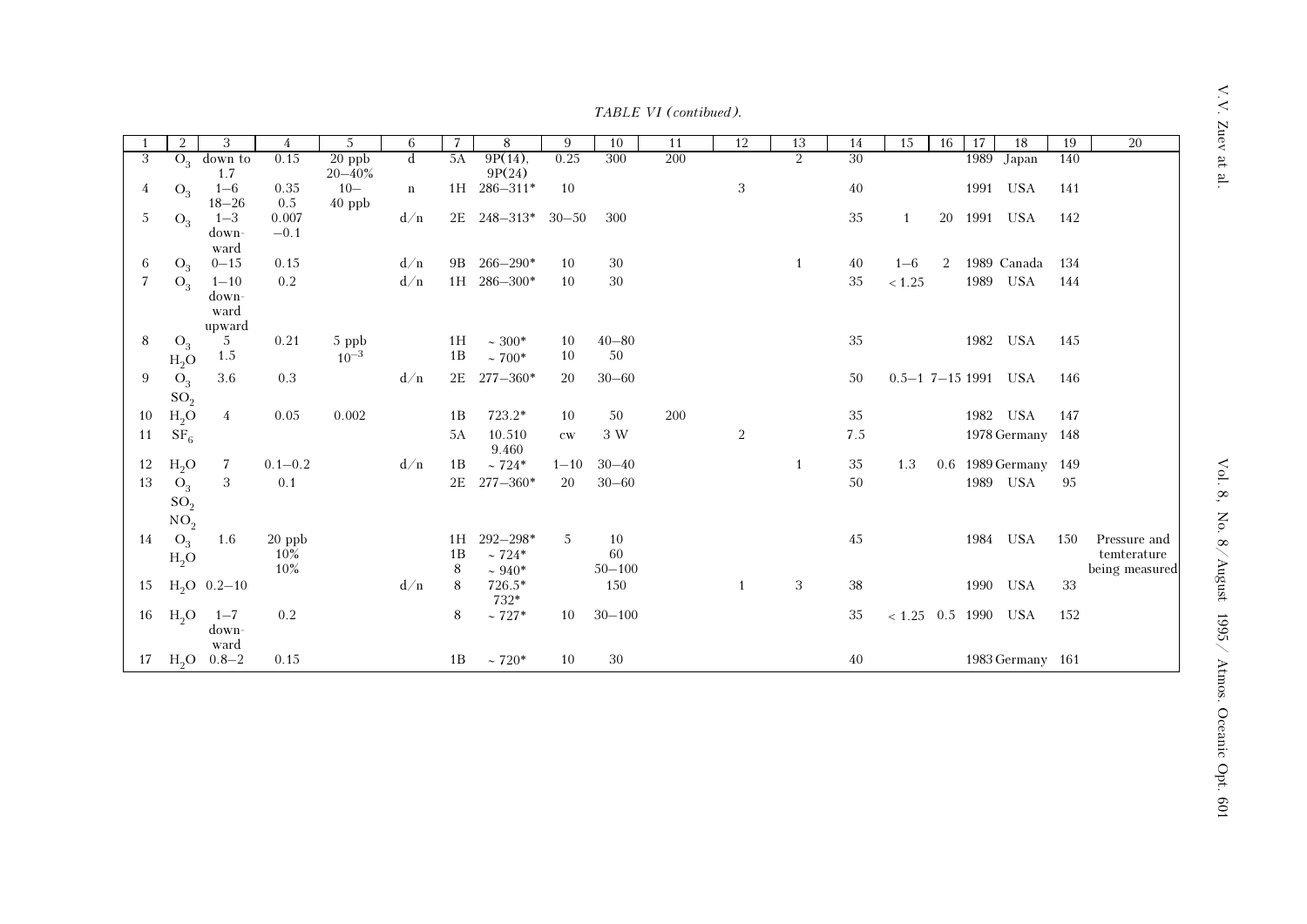|                |                 | Measurement features |                      |                           |                       |                | Transmitter                  | Number of |                | Receiver     |                    |         |                 |             |              |      |                     |       |              |
|----------------|-----------------|----------------------|----------------------|---------------------------|-----------------------|----------------|------------------------------|-----------|----------------|--------------|--------------------|---------|-----------------|-------------|--------------|------|---------------------|-------|--------------|
| $Curr-$        |                 | Altitude             |                      |                           | Sensitivity Operating |                | Operating                    | PRF,      | Energy         | pulses,      |                    | Type of | Telescope       | Field Filte |              |      |                     | Refe- | <b>Notes</b> |
| ent            | Gas             | range,               | Resoluti-            | , error                   | period                |                | Type wavelength              | Hz        | per pulse,     | time of      | Receptiontelescope |         | diameter,       | of          | $\mathbf{r}$ |      | Year Country rences |       |              |
| number         |                 | km                   | on, km               |                           | $(d - day,$           | of             | , nm $(*)$ ,                 |           | <b>MJ</b>      | accumulation | scheme             |         | $\,\mathrm{cm}$ | view.       | widt         |      |                     |       |              |
|                |                 |                      |                      |                           |                       |                | $n - night$ laser frequency, |           |                |              |                    |         |                 | mrad        | h,           |      |                     |       |              |
|                |                 |                      |                      |                           |                       |                | $\text{cm}^{-1}$             |           |                |              |                    |         |                 |             | $\rm{nm}$    |      |                     |       |              |
| $\overline{1}$ | $\sqrt{2}$      | 3                    | $\overline{4}$       | $5\phantom{.0}$           | 6                     | $\overline{7}$ | 8                            | 9         | 10             | 11           | 12                 | 13      | $14\,$          | 15          | 16           | 17   | 18                  | 19    | 20           |
|                | SO <sub>2</sub> | $\overline{3}$       | 0.1                  | 30 ppb                    |                       |                | 299.22*                      |           |                |              |                    |         | 50              |             |              | 1981 | <b>USA</b>          | 124   |              |
|                |                 |                      |                      |                           |                       |                | 300.0                        |           |                |              |                    |         |                 |             |              |      |                     |       |              |
| 2              | $SO_2$          | 3                    | $0.015 - 0.2$ 25 ppb |                           |                       | 1H             | $300.05*$                    | 10        | 10             | $1 - 1000$   |                    |         | 50              |             |              |      | 1982 USA            | 125   |              |
|                |                 |                      |                      |                           |                       |                | 299.38                       |           |                |              |                    |         |                 |             |              |      |                     |       |              |
| 3              | SO <sub>2</sub> | 2.5                  | 0.01                 | 1 ppm                     |                       | 1H             | $300.2*$                     | 10        | 10             | 1000         |                    |         | 45              |             |              |      | 1983 Russia         | 126   |              |
|                |                 |                      |                      |                           |                       |                | 299.5                        |           |                |              |                    |         |                 |             |              |      |                     |       |              |
| 4              | $SO_2$          | 3                    | $0.015 - 0.2$        | 50 ppb                    |                       | 1H             | $~100*$                      | 10        | 30             | $300\,$      |                    |         | 56              |             |              |      | 1984 Italy          | 127   |              |
| 5              | SO <sub>2</sub> | 3                    | 0.3                  | $15$ ppb                  |                       | 1 <sub>G</sub> | 296.17*                      | 0.5       | $10 - 60$      | 120          |                    |         | 60              |             |              |      | 1984 Germany        | 128   |              |
|                | $\mathrm{NO}_2$ |                      |                      | $10$ ppb                  |                       | 1A             | 297.35                       |           | $100 - 300$    |              |                    |         |                 |             |              |      |                     |       |              |
|                |                 |                      |                      |                           |                       |                | 448.1                        |           |                |              |                    |         |                 |             |              |      |                     |       |              |
|                |                 |                      |                      |                           |                       |                | 449.8                        |           |                |              |                    |         |                 |             |              |      |                     |       |              |
| 6              | $H_2O$          | 6                    | $0.1 - 0.3$          | $3 - 10\%$                |                       | 5A             | 10246.6*                     | $15 - 20$ | $40 - 50$      | 600          |                    |         | $22\,$          |             |              | 1987 | USA                 |       | 129 Hetero-  |
|                |                 |                      |                      |                           |                       |                | 10260.4                      |           |                |              |                    |         |                 |             |              |      |                     |       | dyne         |
|                |                 |                      |                      |                           |                       |                | 10303.5                      |           |                |              |                    |         |                 |             |              |      |                     |       | detector     |
|                |                 |                      |                      |                           |                       |                | 9305.4                       |           |                |              |                    |         |                 |             |              |      |                     |       |              |
|                |                 |                      |                      |                           |                       |                | 9282.4                       |           |                |              |                    |         |                 |             |              |      |                     |       |              |
| 7              | SO <sub>2</sub> | 1.5                  | 0.1                  | 15                        |                       | 1H             | 300.05*                      | 10        |                | 1000         |                    |         | 30              |             |              |      | 1987 Russia         | 155   |              |
|                | NO <sub>2</sub> | $\,3$                | 0.03                 | $25~\mu{\rm g}/{\rm m}^3$ |                       | 1 <sup>C</sup> | 299.3                        | 10        | $\overline{2}$ |              |                    |         |                 |             |              |      |                     |       |              |
|                |                 |                      |                      |                           |                       |                | 448.1                        |           |                |              |                    |         |                 |             |              |      |                     |       |              |
|                |                 |                      |                      |                           |                       |                | 446.5                        |           |                |              |                    |         |                 |             |              |      |                     |       |              |
| 8              | SO <sub>2</sub> | 3                    | 0.015                | 25                        |                       | 1H             | 300.03*                      | 5         | 5              | 400          | 3A                 |         | $40\,$          | 2           |              |      | 1987 Sweden         | 130   |              |
|                | $\mathrm{NO}_2$ |                      | 0.015                | $15 \ \mu g/m^3$          |                       |                | 299.33                       |           |                |              |                    |         |                 |             |              |      |                     |       |              |
|                |                 | 6                    |                      |                           |                       |                | $\sim 450$                   |           |                |              |                    |         |                 |             |              |      |                     |       |              |
| 9              | NO <sub>2</sub> | 3                    | $0.1 - 0.3$          | 3 ppb                     |                       | 1 <sup>C</sup> | $448.1*$                     | 10        | 20             | 6000         |                    |         | 50              |             |              |      | 1987 Japan          | 156   |              |
|                |                 |                      |                      |                           |                       |                | 446.6                        |           |                |              |                    |         |                 |             |              |      |                     |       |              |
| 10             | Cl <sub>2</sub> |                      | 0.25                 | 170 $\mu$ g/m             |                       | 1H             | $308*$                       | 10        | $\overline{2}$ | 140          |                    |         | 30              |             |              |      | 1987 Sweden         | 131   |              |
|                |                 |                      |                      |                           |                       |                | 298                          |           |                |              |                    |         |                 |             |              |      |                     |       |              |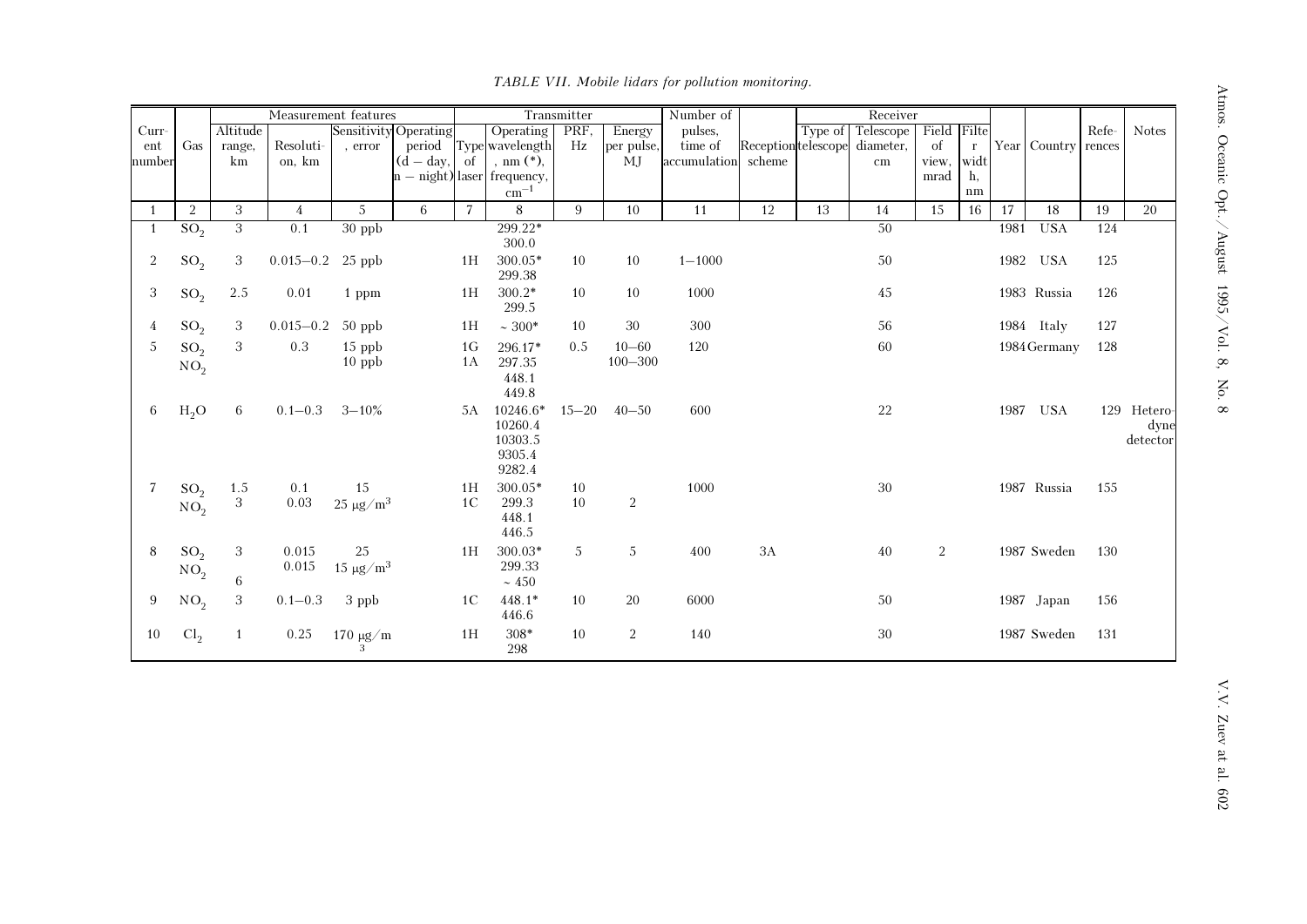$V.V.$  Zuev at al.

TABLE VII (continued).

|    | 2               | 3              | 4          | 5               | 6   |                | 8               | 9   | 10         | 11   | 12 | 13           | 14     | 15 | 16 | 17   | 18                          | 19  | $\overline{20}$ |
|----|-----------------|----------------|------------|-----------------|-----|----------------|-----------------|-----|------------|------|----|--------------|--------|----|----|------|-----------------------------|-----|-----------------|
| 11 | NO              |                | 0.35       | $3 \mu g/m^3$   |     | 9 <sup>C</sup> | 226.812*        | 5   | $3 - 5$    |      |    |              | 40     |    |    |      | 1989 Germany                | 132 |                 |
|    |                 |                |            |                 |     |                | 226.824         |     |            |      |    |              |        |    |    |      |                             |     |                 |
| 12 | NO <sub>2</sub> | $\mathbf{1}$   |            |                 |     | 1E             | $448.1*$        | 80  | $30\,$     |      |    | 2            | 40     |    |    |      | 1989 Germany                | 133 |                 |
|    | NO              |                |            | $0.1$ ppm*<br>m |     | $1\mathrm{K}$  | 453.6<br>226.8  |     | $\sqrt{5}$ |      |    |              |        |    |    |      |                             |     |                 |
|    |                 |                |            |                 |     |                | 224.05          |     |            |      |    |              |        |    |    |      |                             |     |                 |
| 13 | Hg              | 1              |            | $2$ ng/m $3$    |     | 1 <sub>K</sub> | 253.652*        | 5   | $\sqrt{5}$ |      |    | $\sqrt{2}$   | $40\,$ |    |    |      | 1989 Sweden                 | 134 |                 |
|    |                 |                |            |                 |     |                | 253.66          |     |            |      |    |              |        |    |    |      |                             |     |                 |
| 14 | NO <sub>2</sub> | $\overline{2}$ | 0.1        |                 |     | 1H             | $448.1*$        | 10  | 5          | 1000 |    |              |        |    |    |      | 1990Netherland 135          |     |                 |
|    |                 |                |            |                 |     |                | 449.9           |     |            | 4000 |    |              |        |    |    |      | S                           |     |                 |
| 15 | NO.             | 10             | $0.01 - 1$ |                 | d/n |                | 1E, 1K 225-440* | 100 | $4 - 50$   |      |    | $\mathbf{1}$ | 60     |    |    |      | 3 0.2-5 1993 Switzerlan 136 |     |                 |
|    | NO <sub>2</sub> |                |            |                 |     |                |                 |     |            |      |    |              |        |    |    |      | d                           |     |                 |
|    | $SO_2$          |                |            |                 |     |                |                 |     |            |      |    |              |        |    |    |      |                             |     |                 |
|    | $O_3$           |                |            |                 |     |                |                 |     |            |      |    |              |        |    |    |      |                             |     |                 |
| 16 | $_{\rm NO}$     | 3              | 0.012      |                 |     | 1H             | $UV-IR$         | 10  | $0.01 - 1$ |      |    | 3            | $50\,$ | 1  |    | 1993 | United                      | 137 |                 |
|    | NO <sub>2</sub> |                |            |                 |     | <b>9A</b>      |                 |     |            |      |    |              |        |    |    |      | Kingdom                     |     |                 |
|    | $O_3$           |                |            |                 |     |                |                 |     |            |      |    |              |        |    |    |      |                             |     |                 |
|    | $\mathrm{SO}_2$ |                |            |                 |     |                |                 |     |            |      |    |              |        |    |    |      |                             |     |                 |
|    | $C_2H_4$        |                |            |                 |     |                |                 |     |            |      |    |              |        |    |    |      |                             |     |                 |
|    | $C_6H_6$        |                |            |                 |     |                |                 |     |            |      |    |              |        |    |    |      |                             |     |                 |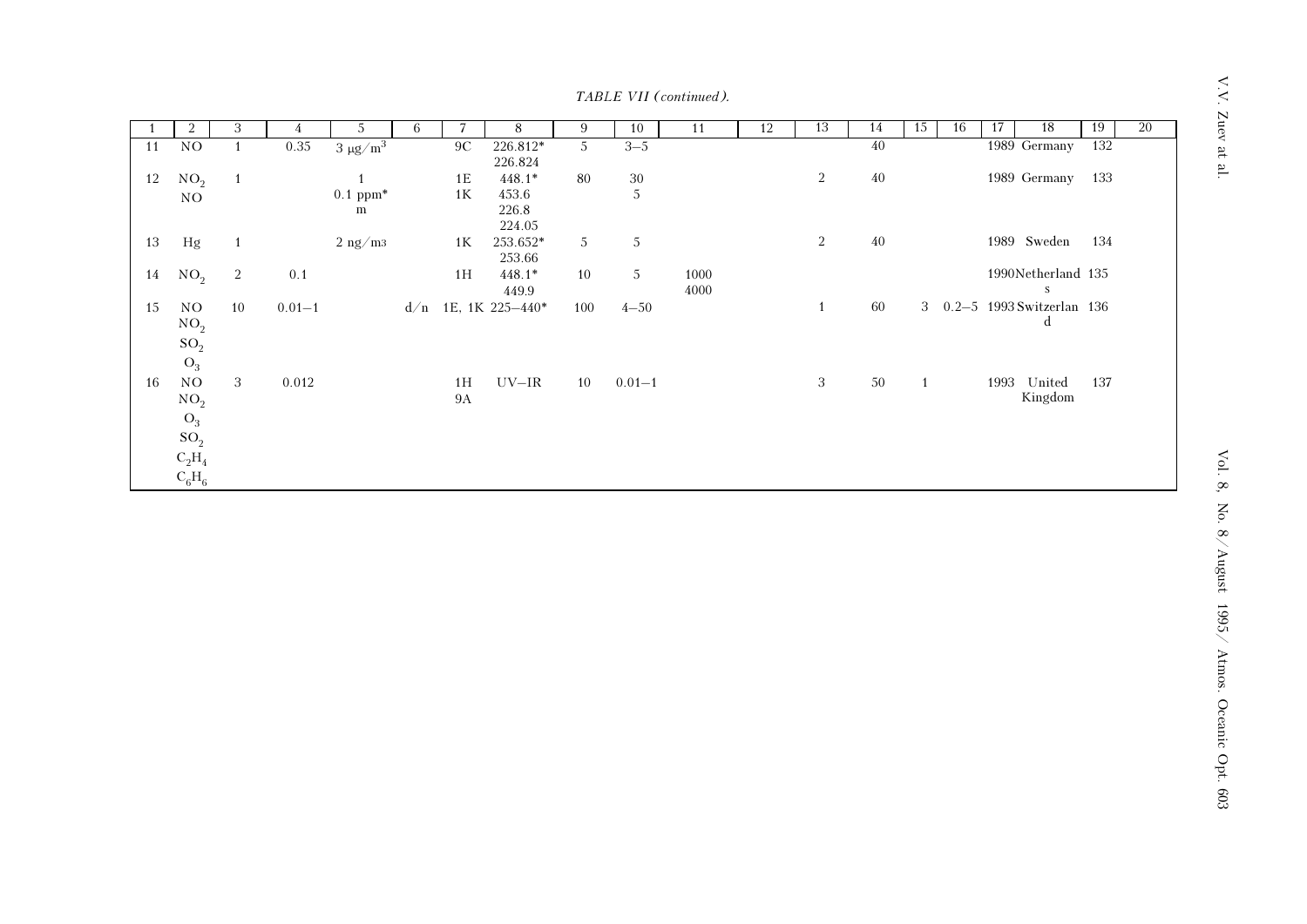## 6. LIDARS FOR SOUNDING THE ATMOSPHERIC AND POLLUTING GASES

In this section we present information about differential absorption lidars constructed in last 15 years by different groups. This information is tabulated in Tables II– VII. Tables II–V present the lidars for sounding humidity, ozone, and polluting gases, respectively. Table VI gives information about airborne lidars, whereas Table VII is devoted to description of mobile lidars.

The tables have the following blocks: a) measurement features, b) transmitter, and c) receiver. Each block contains a detailed information. Presented in column 6 is the number of a laser type, whereas the data on lasers used are presented in Table VIII. Columns 11 and 12 give the numbers of lidar optical scheme (see Fig. 3) and type of the telescope. Telescopes are listed in the following order: Cassegrenian telescope (1), Newton one (2), Dal'–Kirkham one  $(3)$ , Newton telescope with parabolic mirror  $(4)$ , and Konde–Newton one (5). Presented in the last columns of Tables II–VII are the year of publication, the country, and the number of reference.



FIG. 3. Versions of optical "transmitter-receiver" schemes used in lidars: transmitter (1) and receiver (2).

# TABLE VIII. Types of laser sources.

#### 1. Dye laser

1A. dye laser with flash-lamp pumping,

1B. dye laser pumped by second harmonic of Nd:YAG laser,

- 1C. dye laser pumped by third harmonic of Nd:YAG laser,
	- 1D. dye laser pumped by nitrogen laser,
	- 1E. dye laser pumped by XeCl laser,
	- 1F. dye laser pumped by copper vapor laser,

1G. second harmonic of dye laser with flash-lamp pumping,

1H. second harmonic of dye laser pumped by second harmonic of a Nd:YAG laser,

1I. second harmonic of dye laser pumped by third harmonic of a Nd:YAG laser,

1J. second harmonic of dye laser pumped by nitrogen laser,

1K. second harmonic of dye laser pumped by XeCl laser,

1L. anti-Stokes in  $H_2$  from second harmonic of dye laser pumped by second harmonic of a Nd:YAG laser.

- 2. KrF laser
	- 2A. KrF laser,
	- 2B. KrF laser with  $CH<sub>4</sub>$  SRS cell,

2C. KrF laser with  $H_2$  and CH<sub>4</sub> SRS cell,

- 2D. KrF laser with  $H_2$  and  $D_2$  SRS cell,
- 2E. KrF laser with  $H_2$ ,  $D_2$ , and CH<sub>4</sub> SRS cell.
- 3. XeCl laser
	- 3A. XeCl laser, 3B. XeCl laser with  $CH<sub>4</sub>$  SRS cell,
	-
	- 3C. XeCl laser with H<sub>2</sub> SRS cell,
	- 3D. XeCl laser with  $D_2$  SRS cell,
	- 3E. XeCl laser with  $H<sub>2</sub>$  and  $D<sub>2</sub>$  SRS cell,
	- 3F. XeCl laser with second harmonic of Nd:YAG,
	- 3G. XeCl laser with third harmonic of Nd:YAG,
- 3H. XeCl laser with second and third harmonics of Nd:YAG,
- 3I. XeCl laser with SRS cell with second harmonic of Nd:YAG,
- 4. XeF laser
- 5.  $CO<sub>2</sub>$ -laser
	- 5A. pulse TEA  $CO<sub>2</sub>$ -aser,
	- 5B. second harmonic of  $CO<sub>2</sub>$ -laser.
- 6. Parametric light generator (PLG)
	- 6A. PLG pumped by first harmonic of Nd:YAG,
	- 6B. PLG pumped by second harmonic of Nd:YAG,
- 7. Ruby laser
- 7A. ruby laser,
- 7B. ruby laser with dye laser pumped by ruby laser.
- 8. Alexandrite laser
- 9. Nd:YAG laser
	- 9A. Nd:YAG laser,

9B. fourth harmonic of Nd:YAG laser with  $H_2$  and  $D_2$ SRS cell,

9C. Nd:YAG laser radiation mixed with second harmonic of dye laser pumped by second harmonic of Nd:YAG.

#### 10. Titanium sapphire laser

10A. titanium sapphire laser and its second and third harmonics,

10B. titanium sapphire laser radiation mixed with its second and third harmonics.

- 11. Ho:YSGG laser and Nd:YAG
- 12. Co:MgF2 laser pumped by Nd:YAG radiation
- 13. DF laser
- 14. Cu laser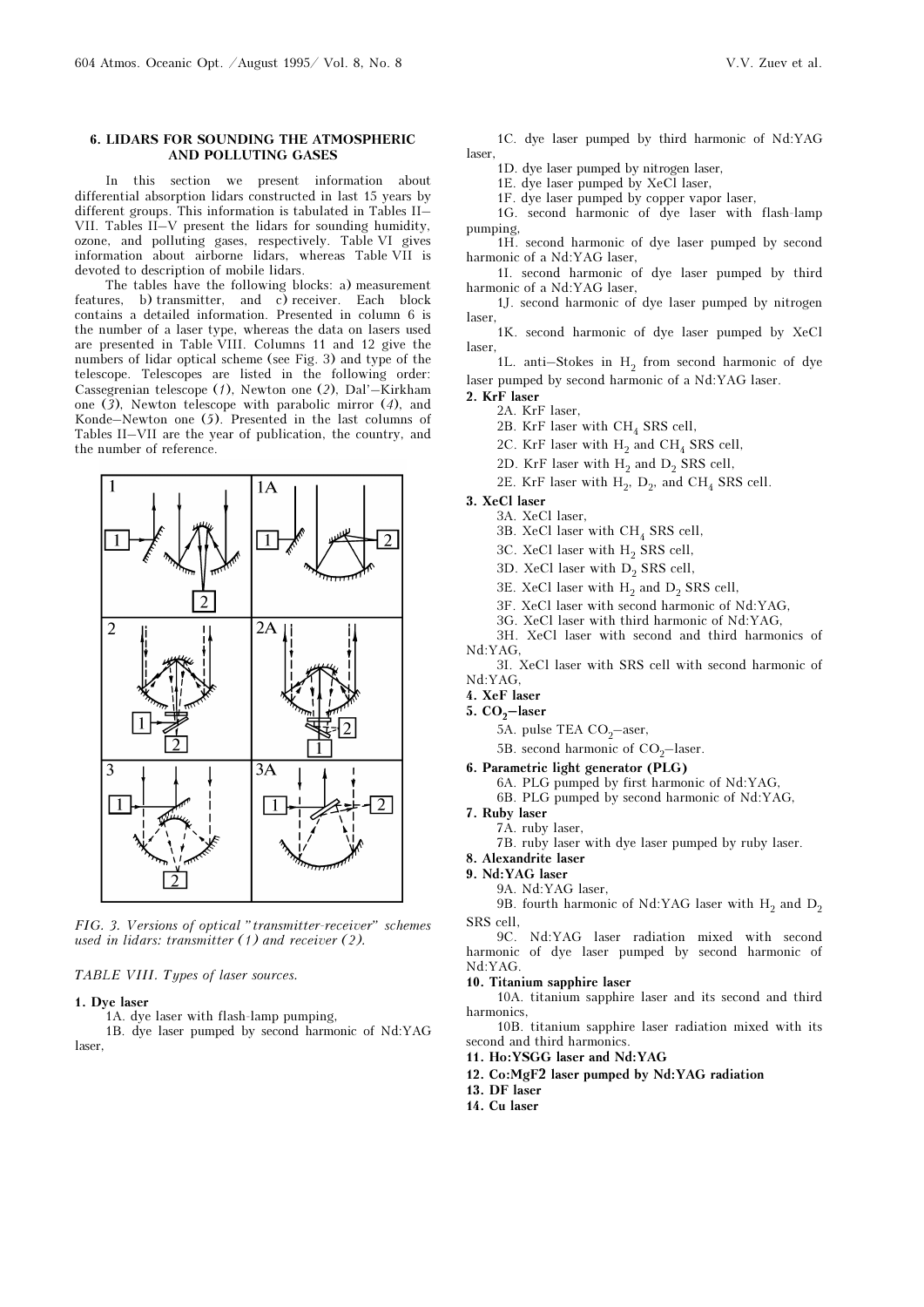

FIG. 5. Histograms of papers published in countries: United Kingdom (1), USA (2), Russia (3), France (4), India (5), Italy (6), Germany (7), Japan (8), Israel (9), Netherlands (10), Canada (11), Sweden (12), Switzerland (13). Marks T2–T7 correspond to the numbers of tables.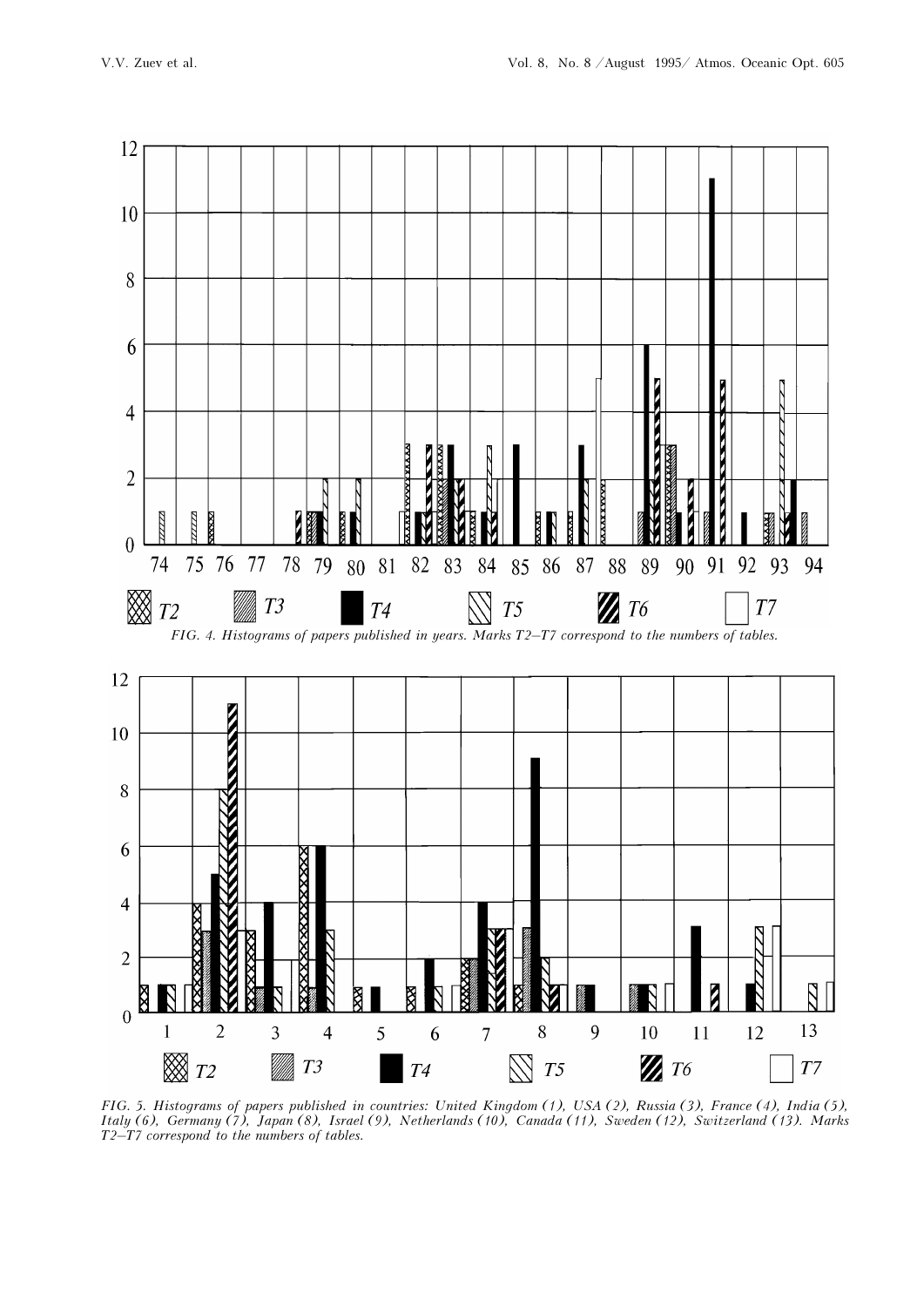Time histograms of publications for years and countries are shown in Figs. 4 and 5. One can see that in the field of H2O sounding the USA, France, Germany, and Russia are leading countries, as to ozone sounding the leaders are Japan, USA, Germany, and Russia, and in the field of sounding of polluting gases the leaders are Sweden, Germany, USA, and Japan. The USA is certainly the leader in airborne lidars.

#### REFERENCES

1. V.M. Zakharov and O.K. Kostko, Lasers and Meteorology (Gidrometeoizdat, Leningrad, 1972), 175 pp. 2. V.E. Zuev, Laser–Meteorogist (Gidrometeoizdat, Leningrad, 1974), 96 pp.

3. V.M. Zakharov and O.K. Kostko, Meteorological Lidar (Gidrometeoizdat, Leningrad, 1977), 203 pp.

4. E.D. Hinkly, ed., Laser Monitoring of the Atmosphere (Springer Verlag, New York, 1976).

5. V.M. Zakharov, ed., Lasers as Applied to Determination of Composition of the Atmosphere (Gidrometeoizdat, Leningrad, 1983), 218 pp.

6. R.M. Measures, Laser Remote Sensing (Willey, New York, 1987).

7. V.E. Zuev and V.V. Zuev, Remote Optical Sounding of the Atmosphere (Gidrometeoizdat, St. Petersburg, 1992), 232 pp.

8. G. Fiocco and L.D. Smullin, Nature 199 (1963).

9. V.E. Zuev and I.E. Naats, Inverse Problems of Laser Sounding of the Atmosphere (Nauka, Novosibirsk, 1982), 241 pp.

10. R.M. Schotland, in: Proc. of Third Symp. on Remote Sensing of Environment, Univ. Michig. Ann. Arbor., Mishigan (1964), pp. 215–224.

11. M.L. Wright, E.K. Prootor, L.S. Gasiorek, et al., Final Report SKI Project 1966. Contract NASA–11657, Hampton, Virginia: NASA Langley Research center (1975).

12. R.M. Measures and G.A. Pilon, Opto–Electron. 4, 141–153 (1972).

13. R.L. Byer and M. Gurbuny, Appl. Opt. 12, No. 8, 1496–1505 (1973).

14. R.M. Schotland, J. Appl. Meteorol. 13, 71–77 (1974).

15. V.E. Zuev, Yu.S. Makushkin, V.N. Marichev, et al., Appl. Opt. 22, No. 23., 3733–3741 (1983).

16. O.K. Voitsekhovskaya, Yu.S. Makuskin, A.A. Mitsel', et al., Izv. Vyssh. Uchebn. Zaved. SSSR, ser. Fiz. 1, 62–70 (1977).

17. V.N. Marichev and A.A. Mitsel', Izv. Vyssh. Uchebn. Zaved. SSSR, ser. Fiz. 3, 47–51 (1985).

18. V.N. Marichev, A.A. Mitsel', and I.I. Ippolitov, in: Spectroscopic Methods of Sounding of the Atmosphere (Nauka, Novosibirsk, 1985), pp. 4–57.

19. S. Ismail and E.V. Browell, Appl. Opt. 28, No. 17, 3603–3615 (1989).

20. A.A. Mitsel', "Numerical simulation of problems of laser sounding of the atmosphere using differential absorption method," Author's Abstract of the Cand. Phys.– Math. Sci. Dissert., Tomsk (1982).

21. V.V. Zuev, A.A. Mitsel', and I.V. Ptashnik, Atmos. Oceanic Opt. 5, No. 10, 672–673 (1992).

22. Yu.E. Voskoboinikov and A.A. Mitsel', Izv. Akad. Nauk SSSR, ser. Fiz. Atmos. Okeana 17, No. 2, 175–181 (1981).

23. Yu.E. Voskoboinikov, M.Yu Kataev, and A.A. Mitsel', Atm. Opt. 4, No. 2, 177–184 (1991).

24. O.K. Kostko, Kvant. Elektron. 2, No. 10, 2133–2166 (1975).

25. H. Kildal and R.L. Byer, Proc. IEEE. 59, No. 12, 5–30 (1971).

26. R.L. Byer, Opt. Quant. Electron., No. 7, 147–177  $(1975)$ 

27. V.E. Derr and C.G. Little, Apl. Opt. 9, No. 9, 1976– 1992 (1970).

28. W.B. Grant, Optical Engin. 30, No. 1, 40–48 (1991).

29. V.V. Zuev, Yu.N. Ponomarev, A.M. Solodov, et al., Opt. Lett. 10, No. 7, 318–320 (1985).

30. C.L. Korb and C.Y. Weng, in: Proc. Eleventh ILRC, Madison. Wisc. American Meteorological Society (1982), Vol. 78.

31. S. Ismail, E.V. Browell, G. Megie, et al., in: Conference Digest. Twelfth ILRC, Aixen–Provence, France (1984), p. 431.

32. A. Ansmann, Appl. Opt. 24, No. 21, 3476–3480 (1985).

33. S. Ismail and E.V.Browell, in: Abstracts of Reports at the Thirteenth ILRC, Toronto, Canada (1986).

34. L. Lading, A.S. Jensen, E. Rasmussen, et al., in: Proc. Conf. Groun Based Remote Sensing Techniques for the Troposphere, Hamburg (1986), pp. 31–44.

35. J. Bosenberg, A. Ansmann, and H. Linne, ibid., pp. 81–90.

36. F.A. Theopold and J. Bosenberg, in: Proc. Fifteenth ILRC, Tomsk, Russia (1990), pp. 173–176.

37. A.I. Nadeev and K.D. Shchelevoi, in: Abstracts of Reports at 8th All–Union Symposium on Laser and Acoustic Sensing of the Atmosphere, Tomsk (1984), Vol. 2, pp. 310–313.

38. Yu.F. Arshinov, S.M. Bobrovnikov, V.E. Zuev, et al., in: Proc. Twelfth ILRC, Aix-en–Provance, France (1984), pp. 135–137.

39. A.V. El'nikov, V.N. Marichev, S.I. Tsaregorodtsev, et al., in: Proc. 10th All–Union Symposium on Laser and Acoustic Sensing of the Atmosphere, Tomsk (1989), Vol. 2, pp. 266–270.

40. Yu.M. Andreev, R.I. Gavrilovskii, and V.V. Zuev, Inventor's Certificate No. 1595182, May 22, 1990.

41. V.G. Astafurov and A.A. Mitsel', Avtometriya, No. 1, 92–97 (1984).

42. O.E. Yakimovich, in: Abstracts of Reports at 13th All–Union Scientific–Technical Conference on High– Speed Photography, Photonics, and Metrology of Fast Processes, Moscow (1987), p. 86.

43. A.A. Tikhomirov, in: Proc. 7th All–Union Symposium on Laser and Acoustic Sounding of the Atmosphere, Tomsk (1982), pp. 173–176.

44. B.I. Metlitskii and E.A. Chayanova, in: Reports of Central Aerological Observatory (Gidrometeoizdat, Moscow, 1977), pp. 81–89.

45. A.A. Tikhomirov, in: Proc. 6th All–Union Symposium on Laser and Acoustic Sounding of the Atmosphere, Tomsk (1980), pp. 53–57.

46. V.M. Volkov, A.V. Dmitriev, and A.A. Ivan'ko, Functional Amplifiers with Wide Dynamic Range (Sov. Radio, Moscow, 1976), 157 pp.

47. V.V. Bacherikov, V.E. Kachain, and Yu.A. Makarov, Prib. Tekh. Eksp., No. 6, 166–168 (1974).

48. V.I. Il'in, G.I. Il'in, and Yu.E. Pol'skii, in: Proc. 5th All–Union Symposium on Laser and Acoustic Sounding of the Atmosphere, Tomsk (1978), pp. 92–95.

49. A.G. Berkovskii, V.A. Gavanin, and I.N. Zaidel', in: Vacuum Photoreceiving Devices (Energia, Moscow, 1976), 187 pp.

50. L.M. Kleinerman, N.V. Kigel', and N.S. Gibaidulin, Opt. Mekh. Promst., No. 1, 63–64 (1971).

51. L. Barisas and M. Leiter, PNI, No. 1, 81 (1980).

52. Yu.V. Popov and B.I. Uzhenkov, Opt. Mekh. Promst., No. 2, 65–71 (1976).

53. Yu.V. Popov and B.I. Uzhenkov, Prib. Tekh. Eksp., No. 2, 158 (1972).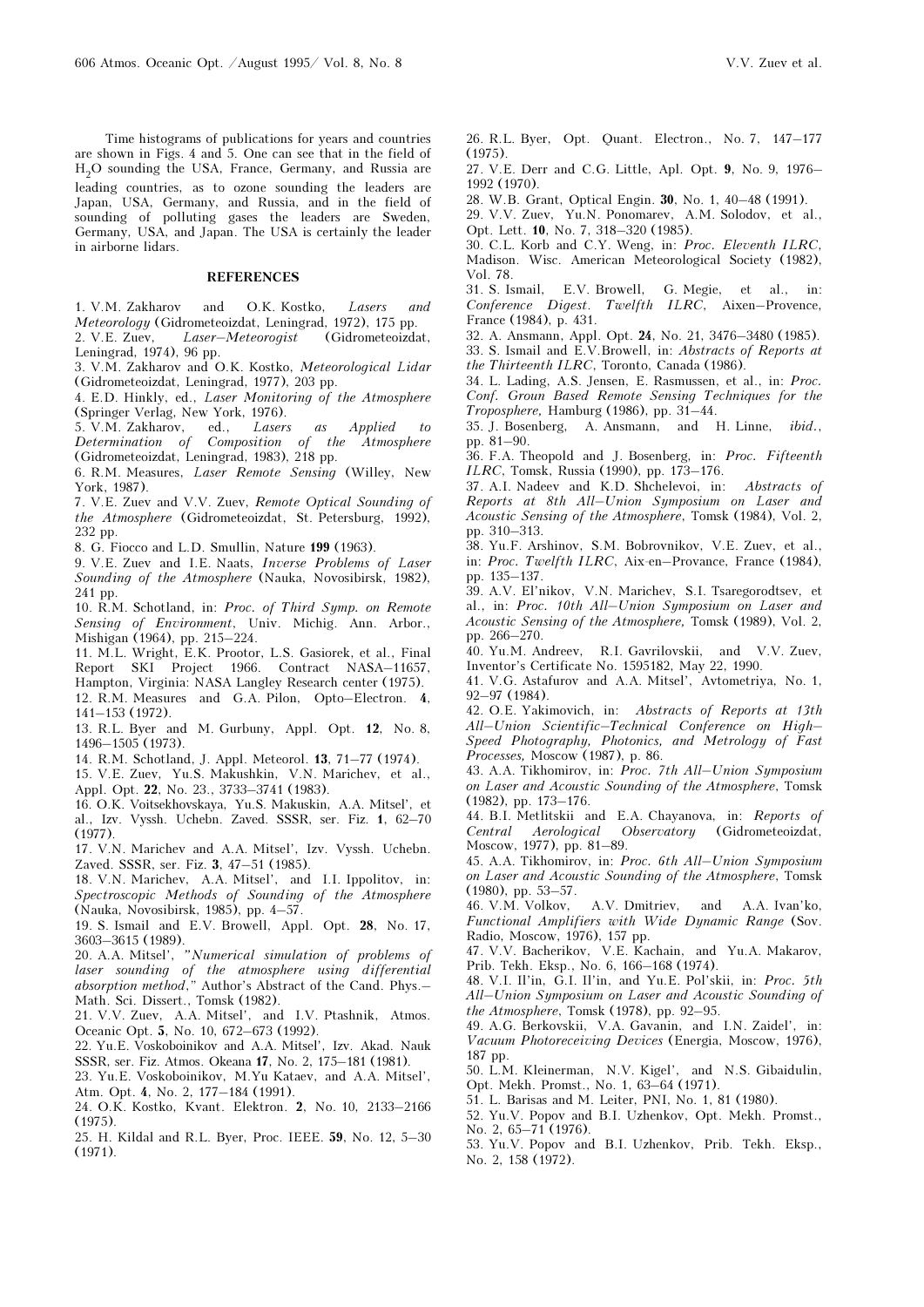- 54. V.I. Ivanov, I.A. Malevich, and A.P. Chaikovskii, Multi–Purpose Lidar Systems (State University, Minsk, 1986), 166 pp.
- 55. K. Asai, T. Itabe, and T. Igarashi, Appl. Rhys. Lett. 35, No. 1, 60–62 (1979).
- 56. O. Uchino, M. Tokunaga, M. Maeda, et al., Opt. Lett. 8, No. 7, 347–349 (1983).
- 57. M. Maeda, T. Shibata, and U. Kyusshu, in: Proc. CLEO (1988), pp. 56–57.
- 58. D.A. Haner, M. Kleiman, and I.S. McDermid, in: Proc. Fifteenth ILRC, Tomsk, Russia (1990), Vol. 1, pp. 195– 198.
- 59. W. Carnuth, U. Kempfer, and R. Lotz, ibid., pp. 202– 205.
- 60. A. Apituley, Report TESLAS (1989).
- 61. Ch. Senff, J. Bosenberg, and G. Peters, J. Atm. Oc. Techn. (1993)
- 62. M.H. Proffitt and O. Longford, SPIE, No. 1491, 2–6 (1991).
- 63. Y. Zhao, M.J. Post, and R.M. Hardesty, Appl. Opt. 29, 4111–4119 (1990).
- 64. O. Uchino, M. Maeda, and M. Hikono, IEEE Quant. Electr. QE15, No. 10, 1094–1107 (1979).
- 65. O. Uchino, M. Maeda, T. Shibata, et al., Appl. Opt. 19, No. 24, 4175–4181 (1980).
- 66. P.H. Flamant, J. Pelon, J. Lefrere, et al., AIAA, No. 88–0010 (1982).
- 67. G. Megie, J. Pelon, J. Lefrere, et al., in: Proc. Optical and Laser Remote Sensing, ed. by D.K. Killinder (1983), pp. 223–228.
- 68. J. Werner, K.W. Rothe, and H. Wather, Appl. Phys. B. 32, 113–118 (1983).
- 69. V.P. Gusarov, A.P. Prokhorov, N.D. Smirnov, et al., in: Proc. 6th All–Union Symposium on Laser and Acoustic Sounding of the Atmosphere, Tomsk (1980), Vol. 2, pp. 6– 8.
- 70. V.P. Gusarov, O.K. Kostko, A.P. Prokhorov, and N.D. Smirnov, in: Proc. 6th All–Union Symposium on Laser and Acoustic Sounding of the Atmosphere, Tomsk (1980), Vol. 1, pp. 222–224.
- 71. I.M. Nazarov, A.N. Nikolaev, and Sh.D. Fridman, Foundations of Remote Methods for Environmental Pollution Monitoring (Gidrometeoizdat, Leningrad, 1983), 280 pp.
- 72. J. Pelon and G. Megie, Planet. Sci. 31, No. 7, 717–721 (1983).
- 73. E.R. Murray, R.D. Hake, Jr.J. van de Laan, et al., Appl. Phys. Lett. 28. No. 9, 542–543 (1976).
- 74. E.V. Browell, T.D. Wilkerson, T.J. McCllrath, Appl. Opt. 18, No. 20, 3474–3483 (1979).
- 75. D.J. Brassington, Appl. Opt. 21, 4411–4416 (1982).
- 76. C. Cahen, G. Megie, and G. Flamant, Appl. Meteor. 21, 1506–1515 (1982).
- 77. C. Cahen, J.L. Lesne, J.M. Michelin, et al., NASA Conf. Publ., No. 2228, 37–40 (1982).
- 78. R.T. Menzies and G. Megie, in: Proc. Optical and Laser Remote Sensing, ed. D.K. Killinger (1983), pp. 170–175.
- 79. G. Megie, J. Pelon, C.Cahen, et al., in: Proc. Optical and Laser Remote Sensing, ed. D.K. Killingere (1983), pp. 123–128.
- 80. P.W. Baker, Appl. Opt. 22, No. 15, 2257–2264 (1983).
- 81. V.V. Zuev and V.E. Zuev, in: Proc. Twelfth ILRC, Aix-en–Provance, France (1984), pp. 165–166.
- 82. W.B. Grant, A.M. Brothers, and J.R. Bogan, Appl. Opt. 22, 26–90 (1983).
- 83. V.V. Zuev and O.A. Romanovskii, Zh. Prikl. Spektrosk. 34, 519–523 (1986).
- 84. R. Barbini, F. Colao, A. Polucci, et al., in: Proc. Fifteenth ILRC, Tomsk, Russia (1990), pp. 156–159.
- 85. J. Bosenberg, C. Senff, and P.–Y. Thro, in: Proc. Fifteenth ILRC, Tomsk, Russia (1990), Vol. 2, pp. 170– 172.
- 86. D.K. Killinger, S.D. Cha, K. Chan, et al., in: Proc. Fifteenth ILRC, Tomsk, Russia (1990), Vol. 2, pp. 372– 374.
- 87. F.A. Theopold and J. Bosenberg, J. Atm. Oc. Technol. (1993).
- 88.T. Itabe, M. Ishizu, T. Aruge, et al., CLEO (1987), pp. 128–129.
- 89. I.V. Samokhvalov, ed., Spectroscopic Methods for Sensing the Atmosphere (Nauka, Novosibirsk, 1985), 144 pp.
- 90. J. Werner, W. Rothe, and H. Walther, in: Conf. on Lasers and Electr. (1984), Dig. Techn. Pap., pp. 74–75.
- 91. G. Megle, G. Ancellent, and J. Pelon, Appl. Opt. 24, No. 21, 3454–3463 (1985).
- 92. T. Sibata, K. Seki, T. Khayama, et al., Fedza Kenko 13,
- 276–289 (1985).<br>93. M.P. McCormic, compiler, First Intern. Lidar Research Directory, NASA (1986).
- 94. T. Shibata, T. Fukuda, T. Narikiyo, et al., Appl. Opt. 26, No. 13, 2604–2608 (1987).
- 95. I.S. McDermid, Serv. in Geophys. 9, 107–122 (1987).
- 96. M.P. McCormic, compiler, Second Intern. Lidar Research Directory, NASA (1989).
- 97. A.V. El'nikov, V.N. Marichev, and V.V. Zuev, in: Proc. Fifteenth ILRC, Tomsk, Russia (1990), Vol. 1, pp. 214–217.
- 98. O. Uchino, in: Proc. Fifteenth ILRC, Tomsk, Russia (1990), Vol. 2, pp. 252–255.
- 99. O. Uchino and I. Tabata, Appl. Opt. 30, No. 15, 2005– 2012 (1991).
- 100. A.I. Carswell, S.R. Pal, and W. Steinbrecht, Can. J. Phys. 69, 1076–1086 (1991).
- 101. A. Ulitsky, T.Y. Wang, et al., Proc. Sixteenth ILRC. NASA Conf. Publ., No. 3158, pp. 434–449 (1992).
- 102. D.A. Haner and I.S. McDermid, IEEE Quant. Electr. QE–26, 1292–1298 (1990).
- 103. H. Claude and W. Wandersee, in: Proc. Fifteenth ILRC, Tomsk, Russia (1990), Vol. 1, pp. 206–209.
- 104. S. Godin, G. Megie, and J. Pelon, GRL 16, No. 6, 162–168 (1989).
- 105. I.S. McDermid, S.M. Godin, R.A. Barnes, et al., JGR 95, 10037–10042 (1990).
- 106. M.H. Beniston–Rebertz, H. Kolsh, P. Rairoux, et al., JGR 95, D7, 9879–9884 (1990).
- 107. L. Stefannutti, M. Morandi, and D.Guasta, JGR 96, No. 12, 975 (1991).
- 108. D.P. Swart and J. Spakman, in: RIVM Report, No. 850024001 (1992).
- 109. O. Uchino and T. Fujimoto, J. Geomagn. Geoelectr. 44, 19–25 (1992).
- 110. A.V. El'nikov, V.V. Zuev, V.N. Marichev, et al., Atmos. Oceanic Opt. 5, No. 6, 362–369 (1992).
- 111. W.B. Grant, R.D. Hake, E.M. Liston, et al., Appl. Phys. Lett. 24, No. 11, 550 (1974).
- 112. W.B. Grant and R.D. Hake, Appl. Phys. 46, No. 7, 3019–3023 (1975).
- 113. K. Fredriksson, B. Galle, K. Nystrom, et al., Appl. Opt. 18, No. 17, 2998–3003 (1979).
- 114. R.S. Adrain, D.J. Brassington, S. Sutton, et al., Optical Quant. Electr., No. 11, 253–264 (1979).
- 115. N. Menyuk, D.K. Killinger, and W.E. DeFeo, Appl. Opt. 21, No. 12, 2275–2286 (1982).
- 116. K.W. Rothe, Radio Electr. Engin. 50, 567–574 (1980).
- 117. K. Fredriksson and S. Svanberg, in: Proc. Optical and Remote Sensing, ed. E.K. Killinger (1983), pp. 148–155.